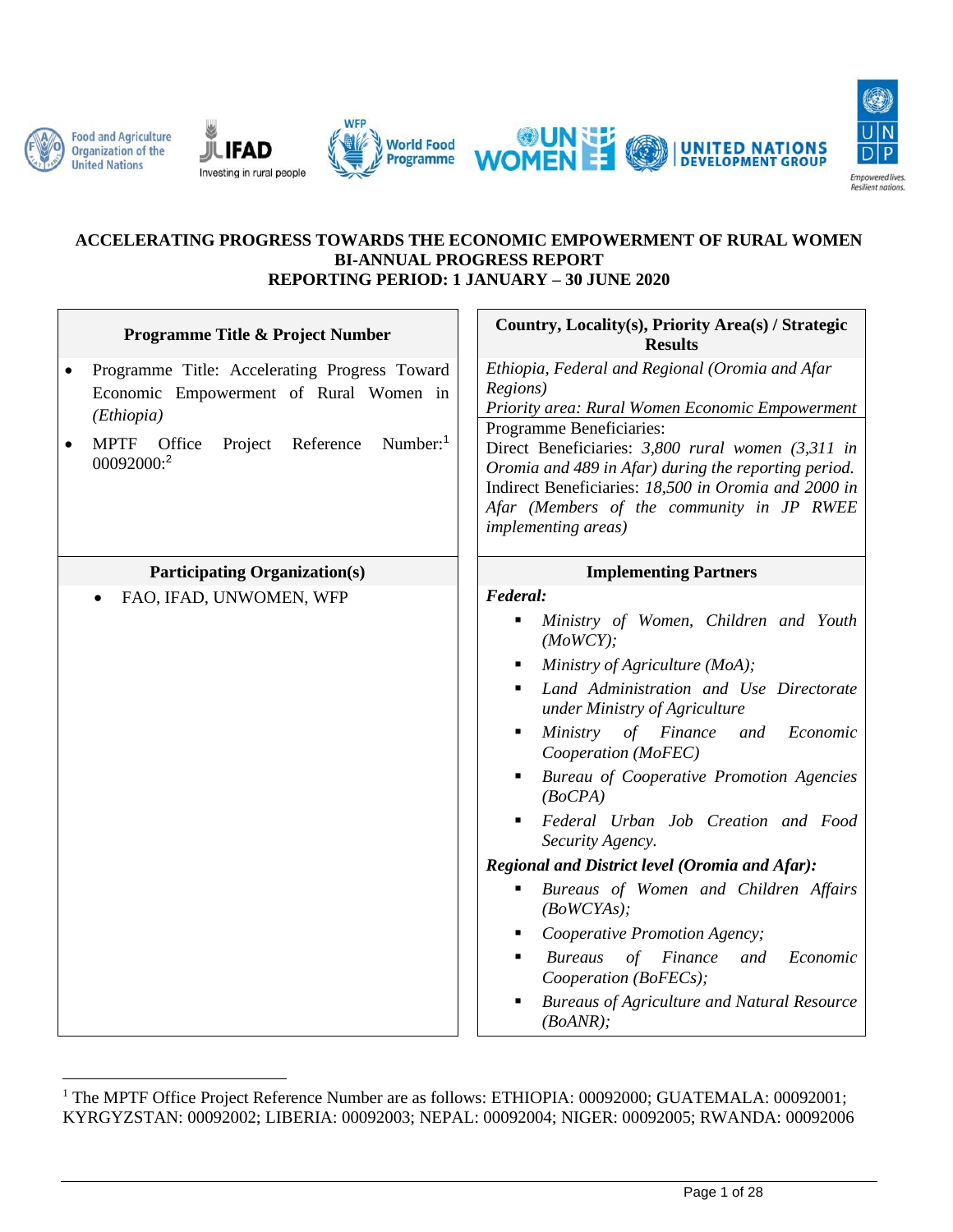| <b>Programme/Project Cost (US\$)</b>                                                                                                                                                                                            | <b>Programme Duration</b>                                                                                                                                                                                                          |
|---------------------------------------------------------------------------------------------------------------------------------------------------------------------------------------------------------------------------------|------------------------------------------------------------------------------------------------------------------------------------------------------------------------------------------------------------------------------------|
| Total approved budget as per<br>project document:<br>US\$3,388,256<br><b>MPTF Contribution</b><br>• by Agency (if applicable)<br>UN Women \$901,123                                                                             | Overall Duration: 6.5 years                                                                                                                                                                                                        |
| FAO<br>\$933,418<br>WFP \$1,553,715<br><b>Agency Contribution</b><br>• by Agency (if applicable)<br><b>Government Contribution</b><br>$(if\,applied\,)$<br>Other Contributions (donors)<br>(ifappliedble)<br>TOTAL: \$3,388,256 | Start Date (15 10 2014)<br>End Date (30 06 2021)                                                                                                                                                                                   |
| Programme Assessment/Review/Mid-Term Eval.                                                                                                                                                                                      | <b>Report Submitted By</b>                                                                                                                                                                                                         |
| Assessment/Review - if applicable please attach<br>$\Box$ Yes $\Box$ No Date: dd.mm.yyyy<br>Mid-Term Evaluation Report $-i f$ applicable please<br>attach<br>Yes $\blacksquare$ No Date: dd.mm.yyyy                             | Name: Selam Gebretsion Beyene<br>$\circ$<br>Title: National Programme Coordinator JP<br>$\circ$<br><b>RWEE</b><br>Participating Organization (Lead): UN Women<br>$\circ$<br>Email address: selam.gebretsion@unwomen.org<br>$\circ$ |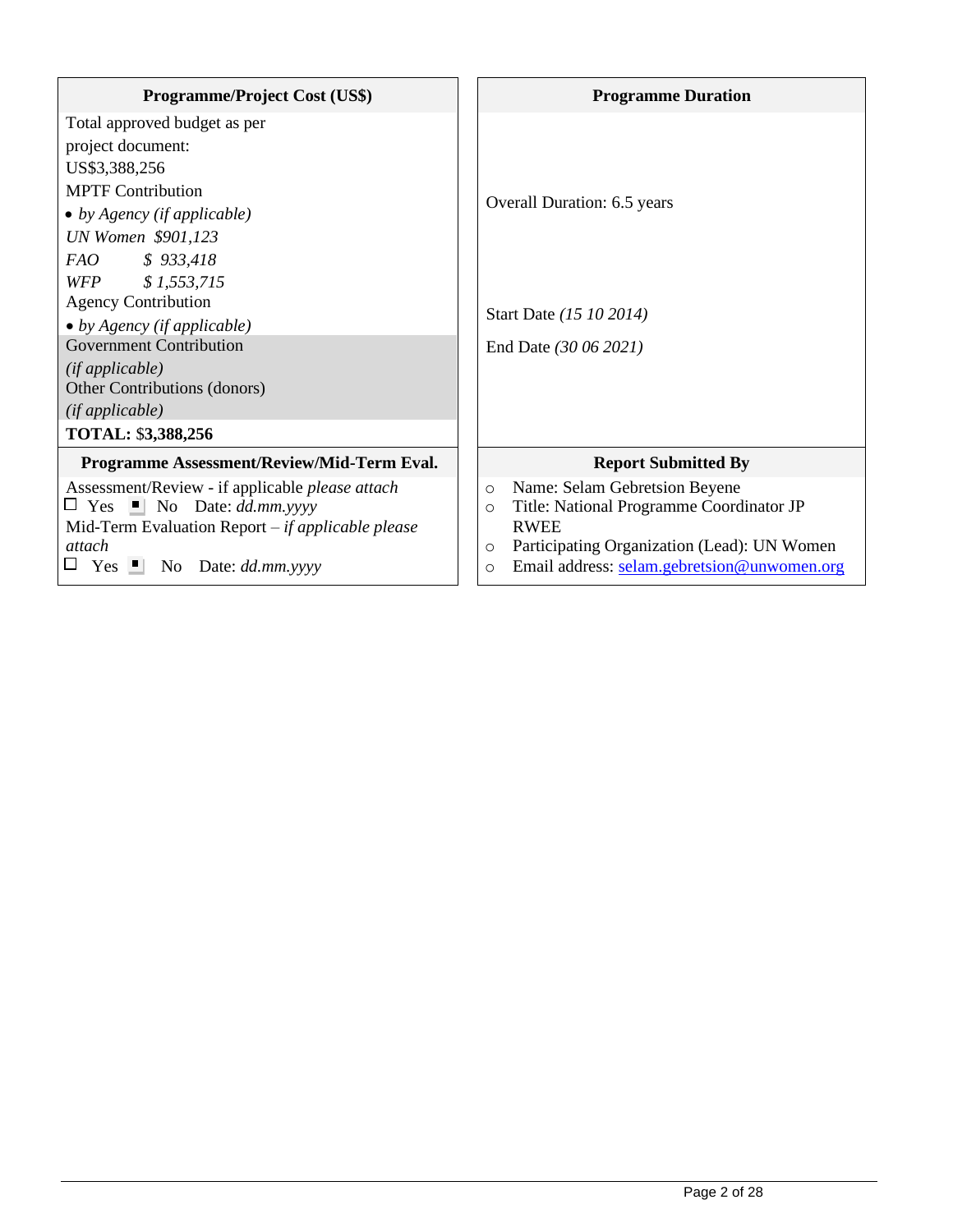| <b>Abbreviation</b> |                                                                        |
|---------------------|------------------------------------------------------------------------|
| <b>BDS</b>          | <b>Business Development Service</b>                                    |
| <b>BOANRs</b>       | <b>Bureaus of Agriculture and Natural Resources</b>                    |
| <b>BoCPA</b>        | <b>Bureau of Cooperative Promotion Agencies</b>                        |
| <b>BoFEC</b>        | Bureau of Finance and Economic Cooperation <sup>3</sup>                |
| <b>BOWCYA</b>       | Bureau of Women Children and Youth Affairs <sup>4</sup>                |
| <b>CCs</b>          | <b>Community Conversations</b>                                         |
| CPAs                | <b>Cooperative Promotion Agencies</b>                                  |
| <b>ETB</b>          | Ethiopian Birr                                                         |
| <b>FAO</b>          | Food and Agriculture Organization of the United Nations                |
| <b>GRB</b>          | Gender-Responsive Budgeting                                            |
| <b>IDP</b>          | <b>Internally Displaced People</b>                                     |
| <b>IFAD</b>         | <b>International Fund for Agricultural Development</b>                 |
| <b>IGAs</b>         | <b>Income Generating Activities</b>                                    |
| <b>JP RWEE</b>      | Joint Programme on Rural Women Economic Empowerment                    |
| <b>LAND</b>         | Land Administration to Nurture Development                             |
| MoA                 | Ministry of Agriculture                                                |
| <b>MoWCY</b>        | Ministry of Women Children and Youth <sup>5</sup>                      |
| <b>MoFEC</b>        | Ministry of Finance and Economic Cooperation <sup>6</sup>              |
| <b>MPTF</b>         | <b>Multi Partners Trust Fund</b>                                       |
| <b>PMC</b>          | Programme Management Committee                                         |
| <b>RUSACCOs</b>     | Rural Saving and Credit Cooperative Organizations                      |
| <b>SNNPR</b>        | Southern Nations, Nationalities, and Peoples' Region                   |
| SWAA-E              | Society for Women and AIDS in Africa-Ethiopia                          |
| <b>TWG</b>          | <b>Technical Working Group</b>                                         |
| <b>UN Women</b>     | United Nations Entity for Gender Equality and the Empowerment of Women |
| <b>WFP</b>          | United Nations World Food Programme                                    |
| <b>WISE</b>         | Organization for Women in Self Employment                              |
| <b>WEAI</b>         | Women Empowerment Agriculture Index                                    |
|                     |                                                                        |

<sup>&</sup>lt;sup>3</sup> The regional Bureaus of Finance and Economic Development are changed to Bureaus of Finance and Economic Cooperation

<sup>&</sup>lt;sup>4</sup>The regional Bureaus of Women and Children affairs are changed to Bureaus of Women, Children and Youth affairs <sup>5</sup> The Ministry of Women and children affairs is changed to Ministry of Women, Children and Youth

<sup>&</sup>lt;sup>6</sup> The Ministry of Finance and Economic Development is now changed to Ministry of Finance and Economic Cooperation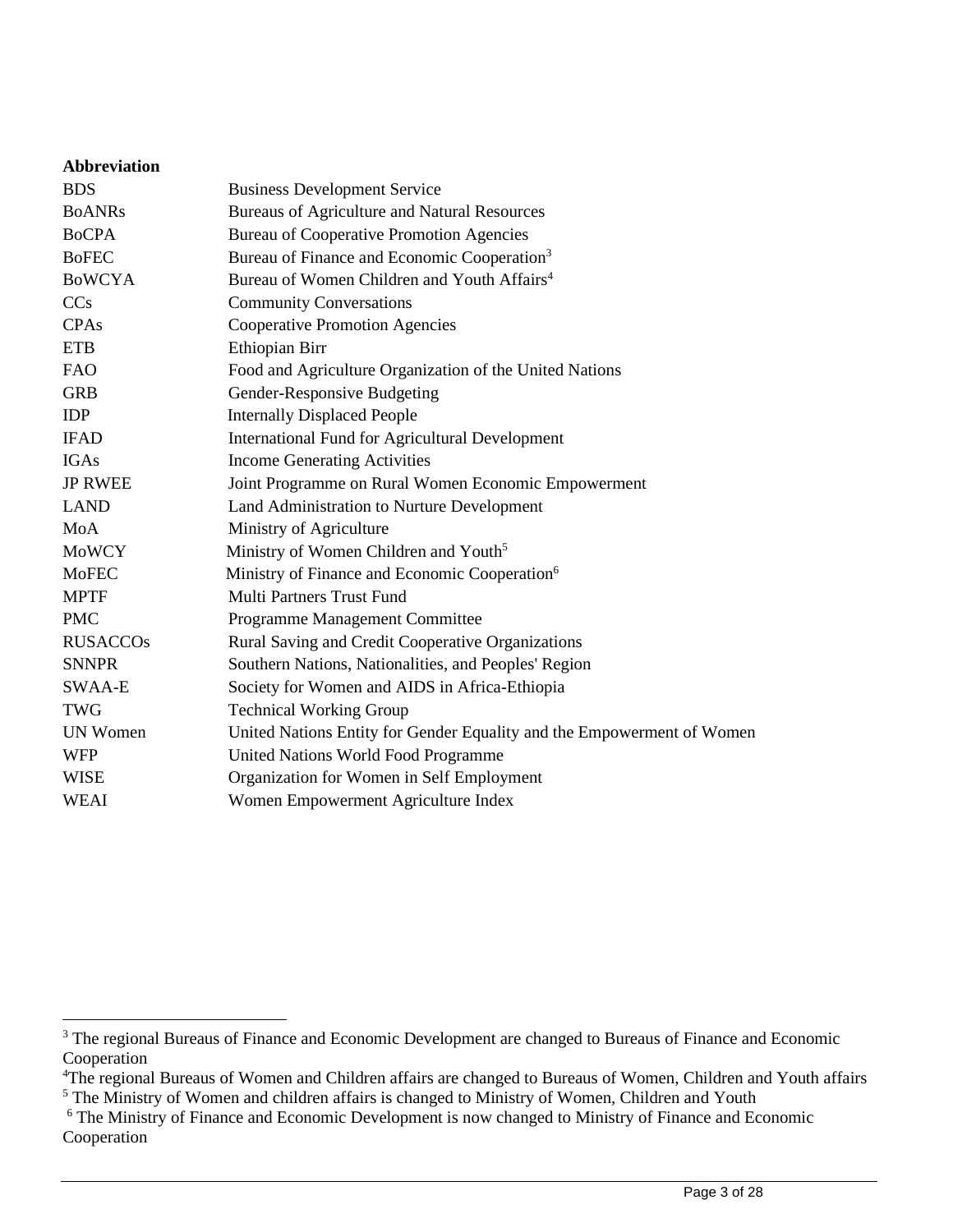#### **NARRATIVE REPORT FORMAT**

### **EXECUTIVE SUMMARY**

The Joint Programme 'Accelerating Progress Towards the Economic Empowerment of Rural Women' (JP RWEE) is being implemented in Ethiopia by FAO, UN Women and WFP. The programme is implemented in close collaboration with national and local government and takes a holistic approach to women's economic empowerment, applying the expertise of each individual agency to achieve the four programme outcomes. During the reporting period, from 1<sup>st</sup> of January to 31<sup>st</sup> December 2020, the JP RWEE targeted four districts (*woredas*), namely Dubti in Afar Regional State and Adamitulu, Yayagulele and Dodola in Oromia Regional State. The programme also supported internally displaced people (IDPs) in Galan and Sululta towns in Oromia Regional State. Programme implementation was severely impacted during the year by the outbreak of the global health pandemic, COVID-19. As a result of programme delays caused by restrictions to movement, a no cost extension was received, and the programme was extended until June 2021.

In both Oromia and Afar regions, JP RWEE beneficiaries were highly affected by COVID-19. The restriction to movement hindered the normal functioning of the market system and there were very few supplies during market days, meaning that most of the women were not able to buy and sell dairy and horticulture products. As a result, there was a substantial reduction in beneficiaries' incomes and savings. However, a significant number of the rural women participating in the JP RWEE shifted their business to activities that could be carried out without the need for travelling and social gatherings. For instance, cooperatives that were engaged in buying and selling fruits and vegetables were able to change to beef fattening and poultry. This has helped them to sustain their livelihoods and support their families throughout the crisis. Climate smart agriculture approaches were also supported, both through training and also through the development of a partnership with an agricultural research centre. Progress towards improving food and nutrition security and increasing income opportunities and securing livelihoods was made through the development of milk processing and cattle fattening businesses, including linking them to wider markets. Through lobbying with local authorities, women in Yaya Gulale District received land for construction of a dairy farm centre as part of developing and expanding a cooperative's milk processing and supply business. A cumulative total of 3,750 women, including beneficiaries from the previous year, (3,311 in Oromia and 439 in Afar) accessed revolving funds for their income generating activities. Despite the pandemic, the average personal savings of women increased from 640 ETB (18 USD) to 15,200 ETB (434 USD), while the group savings of the rural women engaged in diversified and sustainable sources of income has also increased, ranging from 14,180 ETB (500 USD) to 80,300 ETB (2,900 USD). A number of women were also linked to increased market opportunities through attendance at bazaars and exhibitions in Addis Ababa.

With regards to progress relating to a gender responsive policy environment, the JP RWEE also participated in the development and advocacy process for women's rights in the newly drafted land compensation regulation. The JP RWEE, in collaboration with the Ministry of Urban Development and Construction, conducted two consultative meetings to review and reflect on the draft regulation. In addition, in collaboration with the Agricultural Transformation Agency (ATA), the JP RWEE launched the '*Gender Equality and Women Empowerment Research Dissemination Forum'*. The forum is a continuous research presentation platform in which academics, researchers, practitioners and institutions share their research findings on gender equality and women's empowerment. The forum also aims to advocate and influence on policies, legislations and decisions through evidence-based research. A bibliography review on Gender and Land Issues in Ethiopia has been developed by the JP RWEE in collaboration with the Women's Land Rights Task Force Network. This aims to support evidence-based research for improved land administration in Ethiopia, as related to gender equality.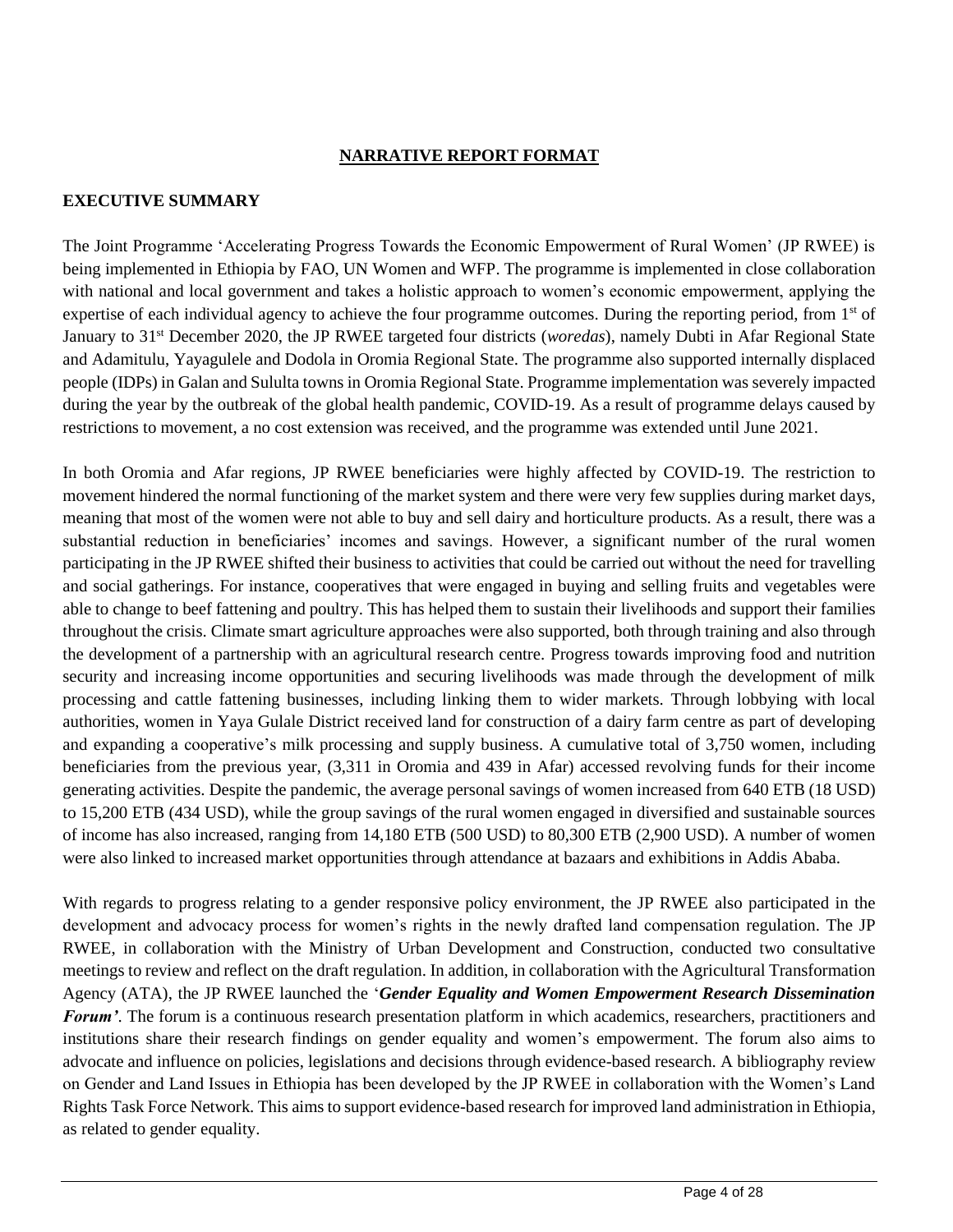## **Purpose**

The JPRWEE in Ethiopia aims at accelerating the economic empowerment of rural women, while securing their livelihoods and rights. The programme is aligned with national government priorities and works in close partnership with the Ministry of Agriculture and Ministry of Women, Children and Youth and Affairs. The JP RWEE is fully aligned with the Ethiopia UNDAF 2016-2020, which includes pillars on sustainable economic growth and risk reduction, with a strong focus on strengthening agricultural development, financial inclusion, and supporting vulnerable communities; on governance and capacity development; and also on women, youth, and children. Cutting across all UNDAF pillars are issues such as gender equality, the environment, and human rights, all of which are addressed through this Joint Programme, with its focus on promoting greater equity and supporting the inclusion of vulnerable, marginalized and excluded groups especially women and children as contributors to and beneficiaries of development in the country.

#### **I. Results**

The main results achieved by the JP RWEE during 2020 are as follows:

#### **Outcome 1: Rural women have improved their food security and nutrition.**

Under this outcome, the number of directly targeted rural women with improved nutrition practices reached a cumulative total of 3,300 in Oromia (550 rural women in Oromia in 2020) and 400 in Afar (no one in Afar in 2020?). Through their extension structures and systems, the Bureau of Livestock, Agriculture and Natural Resource Development Bureau (BoLARND) supported the rural women beneficiaries in adopting improved nutrition practices through practical training and by conducting joint market visits with the beneficiaries to introduce them to different vegetables and fruits. In both Afar and Oromia the food culture in the community is very limited. The Afar community mainly depends on dairy products and meat, and so the nutrition intake is traditionally very limited, while in Oromia dairy products are sold rather than consumed by the household. To improve the consumption habits of the community, BoLANRD conducted demonstrations on the use of vegetables, fruits and dairy products that are available in the local market and at the household level. As a result, significant numbers of rural women and their families have started to consume vegetables, fruits, and dairy products as part of their daily diet. An impact assessment consisting of in-depth interviews and group discussions with 20 women was carried out with BoLANRD. The assessment found that significant change was observed in the lives of the rural women with regards to their food culture, nutrition, and food security. Beneficiaries were found to have applied positive coping mechanisms to deal with the COVID-19 crisis by planting backyard crops not traditionally used in the areas, such as potato which enables long term utilization and avoids the use of expensive inputs such as spices and other perishable materials.

In Afar, technical support was provided to 16 rural women's cooperative leaders, including training sessions on how to use supplementary feed for cows, feeding practice from the fodder bank, and livestock feed management of fodder banks. In addition to this, 16 rural women cooperative leaders in Debele district of Afar Regional state, were trained on the marketing of dairy products and fattening shoats, management and follow up of the milk processing business, business plan, financial management and bookkeeping.

Additionally, three trainings were held with 293 rural women beneficiaries, on poultry production and horticulture development in Oromia region. The trainings focused on plant care in the two current livestock fattening centres at Adami Tulu Jidokombocha and Yaya Gulale districts. Among other issues, participants were equipped on regenerative agriculture, multipurpose tree seedlings production and plantation, soil and water conservation, agriculture, animal fodder and range land management.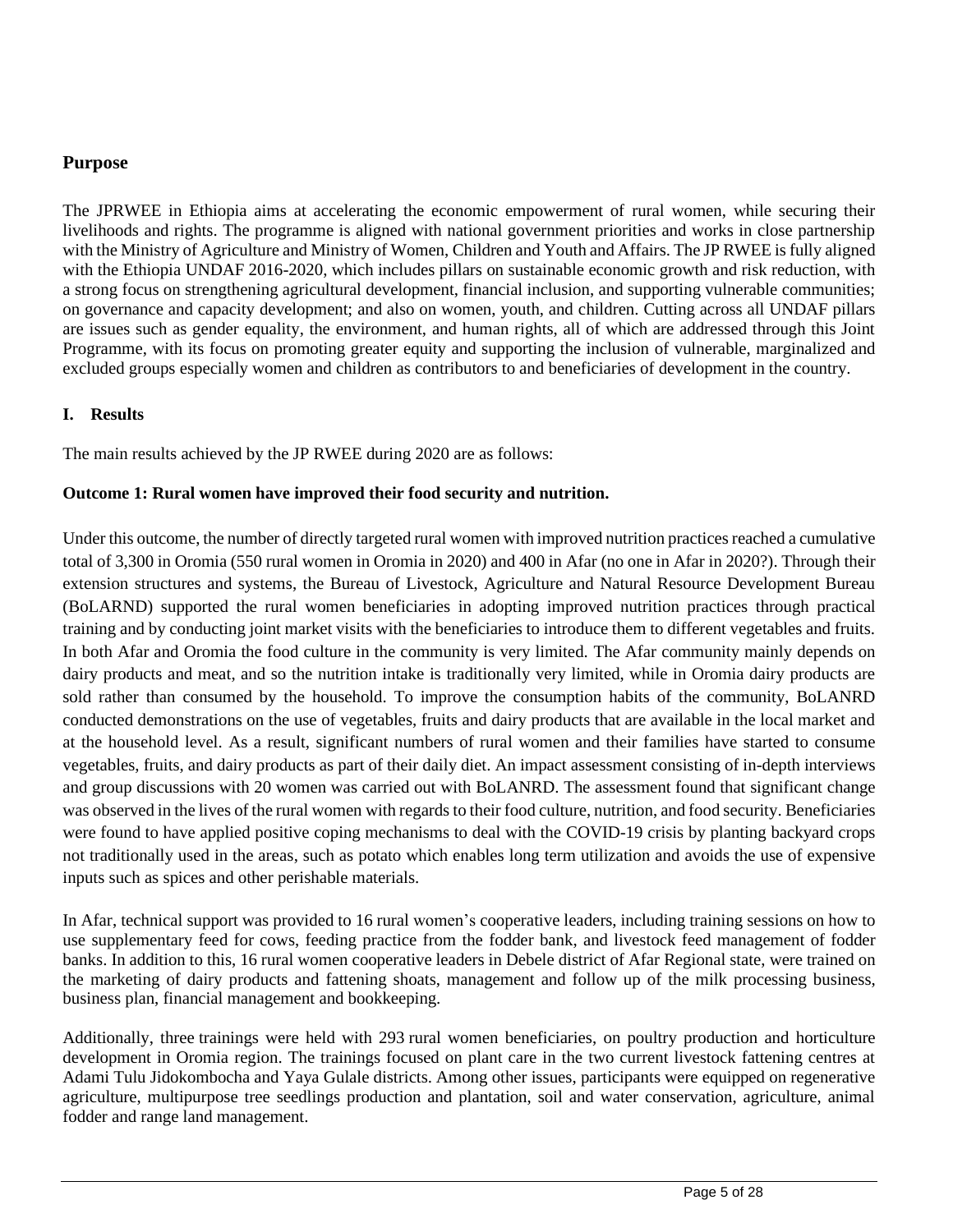In addition to this, 100 rural women in two woredas were equipped with knowledge and skills in poultry production and horticulture development.

# **Output 1.1. Rural women have increased access to and control over resources, assets, and services critical for their food and nutrition security.**

As planned, a fodder bank on 15-hectare of land has been constructed in Debele Kebele of Afar region. (August to October 2020). Currently, fodder grass has been grown, harvested, and stored for the use of goats and dairy heifers. Two types of grass varieties have been grown and are well irrigated. This will enhance the potential of the cooperatives in the district that are engaged in beef fattening businesses.

In Sululta Woreda a construction of one poultry shade with watering, feeding trough, egg laying cage and shop has been completed. The shade constructed in Sululta will benefit Internally Displaced women.

Agricultural professionals and researchers from Adamai Tulu Agriculture Research Centre provided technical support to Hawigudina Abdi Boru Cooperative, for example, in planting and growing different fruit, wind breaking trees/ gravel fencing trees, and using seedlings to be used for animal fodder. The partnership with Adamai Tulu Agriculture Research Centre aims to promote the adoption of improved seeds and climate smart agricultural practices. During the reporting period, the research team, in collaboration with JP RWEE programme staff, supported the women to plant 3044 different fruit trees such as banana, avocado, papaya, apple, guava, orange, and mango. The selected sites are affected by climate change and limited rain fall. The main purpose of these interventions is to mainstream climate change responses in the practices of agribusiness cooperatives and make their sites gender and climate responsive model sites. The community in these areas are exposed to different livelihood challenges including food shortages. Thus, the JP RWEE is developing a model site that will help local community and development partners, including the government, to learn from and replicate the model in other areas and backyards of the households. So far, the JP RWEE beneficiaries in the area are planning different fruits and trees in their backyard from the learning they have made, and local government bodies have also visited the sites and plan to replicate the good practices in other drought prone parts of the region.

#### **Output 1.2: Rural women have greater capacity to enhance and control local food reserves and their production.**

As outlined above, one of the key interventions to enable the rural women to have greater capacity and control over their production is the provision of Climate Smart Agriculture (CSA) inputs and skill trainings. During the reporting period, 75 women were assisted to obtain land for their cooperative in Yaya Gulelele Woreda. The land has been developed for a shade to be used for a beef fattening business by Derie Biftu – Megerisa cooperative. Besides utilizing the site for beef fattening, cooperative members will use it to diversify their business. For instance, through cultivating fruits and vegetables. Following the construction of the shade, ten oxen with animal fodder were also purchased. Technical advice on how to take care of animals was provided and 75 women cooperative members were able to engage in the fattening business in a very informed manner. The cooperative has started the second-round fattening business by procuring another 10 oxen at 200,000 birr (USD 5,000).

Additionally, in Yaya Gulele Chemeri Kebele (Oromia region) the renovation of shades to be utilized by milk processing (dairy processing cooperatives) has been completed and 11 different types of milk processing equipment provided.

In Afar, two rural women's business groups (dairy production cooperatives) with a total of 150 members have been engaged in diary processing business. Most members of these group members now have access to milk processing plants. Different agricultural inputs, and milk processing equipment were also distributed to 203 rural women. The technologies, accompanied by relevant capacity building activities and follow up, have made the dairy sector in the district one of the most reliable avenues for generating income and for saving time. The time saved provides women with more opportunities to participate in development and decision-making, undertaking more productive work with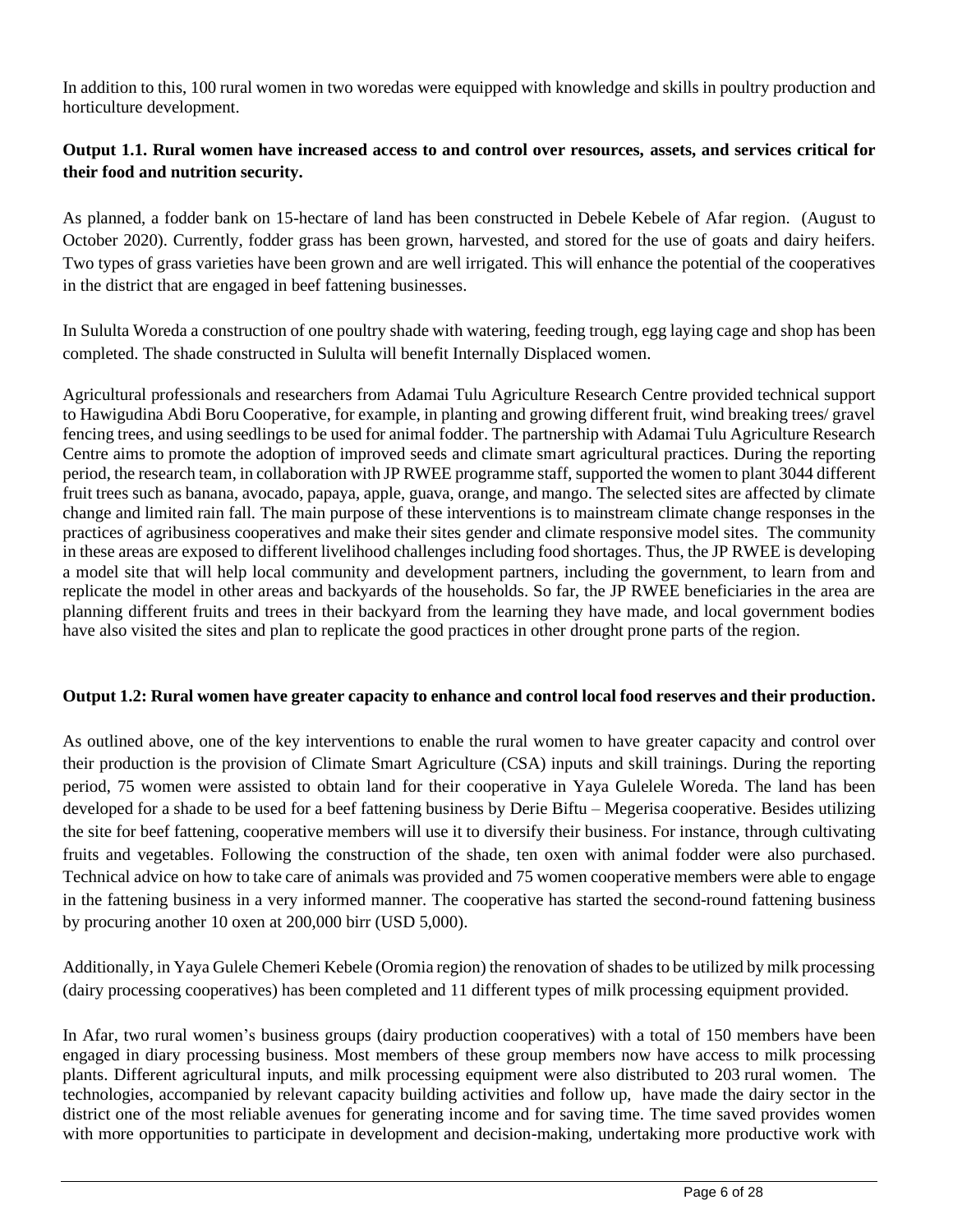greater income potential. For example, women are currently working on establishing a dairy farm, which will increase production and expand the milk supply beyond the current supply base of cooperative and community members.

With the support of the JP RWEE, different agricultural inputs, milk processing equipment and irrigation kits and postharvest technologies (e.g., grain production) that will save time and energy were distributed in Oromia in three Woredas of Oromia region, accompanied by training. Training was given on beef cattle development activities for 125 beneficiaries organized for fattening purposes in Dodolla woreda, and a training on backyard horticulture development was given to the selected beneficiaries in Gelan, Adami Tulu and Yaya Gulele woredas.

Finally, training on poultry production was provided for 200 IDPs in Gelan and Sululta administrative towns.

## **Outcome 2: Rural women increase their income to sustain their livelihoods**

A new strategy used to help ensure the sustainability of the cooperatives' business, particularly in an environment characterized by potential socio-economic shocks, is to enable cooperatives to have access to insurance. To this end, a co-financing of insurance coverage was facilitated through the JP RWEE implementing partner SWAAE for nine agribusiness cooperatives with Awash Insurance Company (AIC), one of the main national insurance providers in Ethiopia.

In March 2020, Dubti wereda Debele Kebele of Afar JP RWEE, two business groups with 50 women were established. The businesses will be engaged in fattening business and dairy processing businesses. With the aim of strengthening's and sustaining the rural women's livelihood, five days (August 2020) trainings was organized with the support of JP RWEE, in Dubti Woreda of Afar Region. The training focused on livestock feed management, dairy processing and marketing of milk products and fattened goats. It was provided for 80 selected beneficiaries and leaders of the cooperatives.

Cooperatives running milk processing businesses were supported with training in value chain development and marketing. The cooperatives are now supplying milk twice a day and have established customers including from local businesses and local government. In Afar region, the milk business is performing well and has resulted in increased income. For example, currently the rural women in just one cooperative have saved the substantial amount of 310,000 Birr (7,750 USD). Transfer of skills and knowledge through training and capacity building has brought significant gains in the cooperative business. For instance, one business started selling small amounts of milk (10 litres) and maize (10kg) per day to in order to prepare traditional food for sale. This has now increased to 38 liters of milk and 50 kg of maize per day, with plans to expand the business further.

During the reporting period, two awareness raising trainings were held in Adami Tullu Jido Kombolcha and Yayya Gullele woredas on the effects of climate change and ways in which they could be mitigated. A total of 100 participants (76 women and 24 men) took part. Of these, 72 were cooperative members and the remaining 28 represented other local stakeholders, including JP RWEE Woreda committee members, Woreda government sector offices and kebele cabinet members. The trainings included skills on how to practice climate smart agriculture (CSA) as a strategy to mitigate climate change, increase income and improve livelihoods.

## **Output 2.1 Rural women have enhanced entrepreneurship skills and value chains to access markets for their products.**

With the objective of enhancing marketing capacity and access to business development services, a series of trainings were conducted for 48 (8 men and 40 women) JP RWEE business cooperatives leaders and members. The trainings were conducted in four woredas of Oromia. The training covered the basic concepts and principles of market management and market information system, how to demand business development services and advertisement of their products and their interaction with buyers. Trainings were also conducted in Afar Region, Dubti Woreda, for rural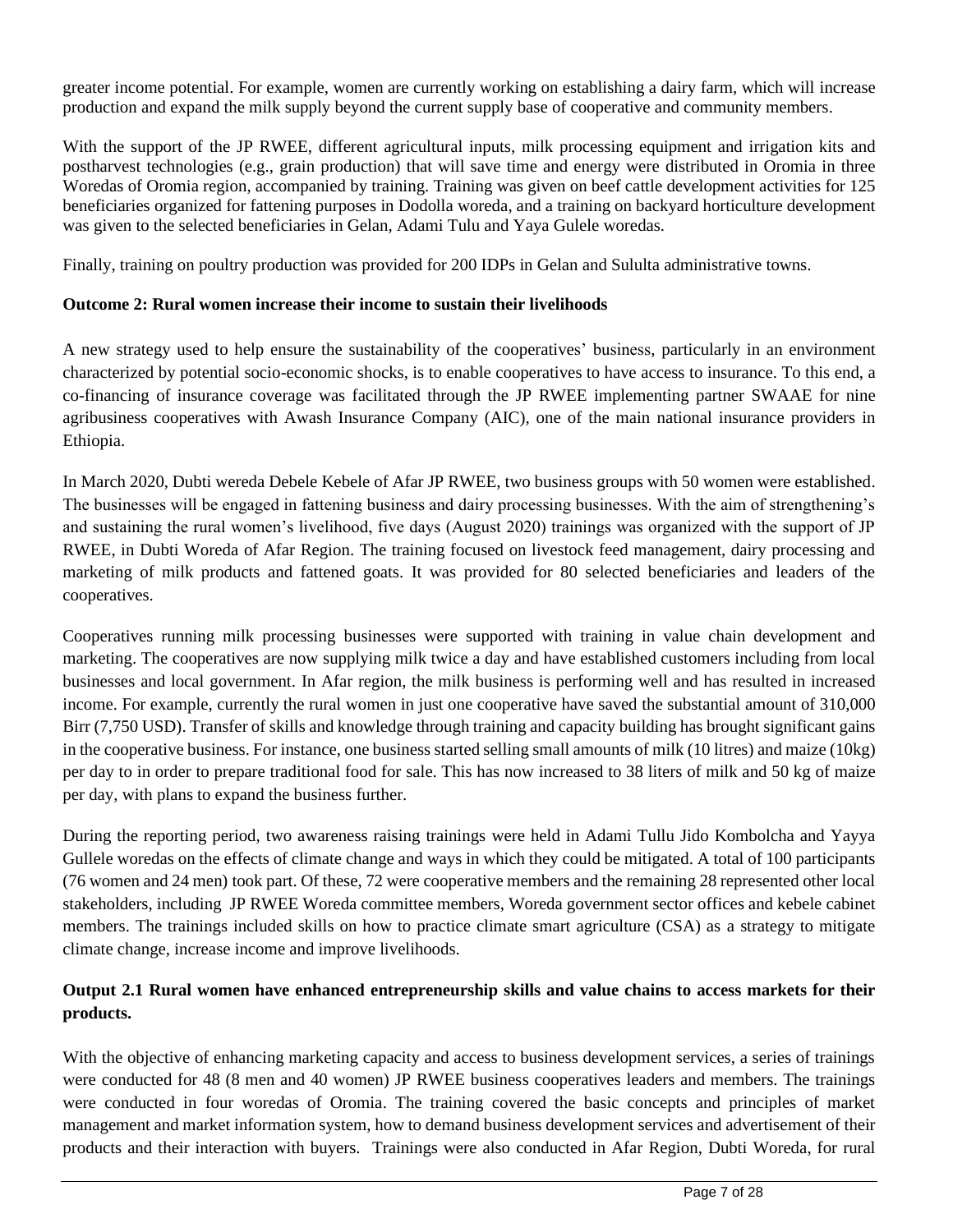women beneficiaries on financial management and bookkeeping. In this training two rural women business cooperatives were engaged in the trainings.

In order to increase market access, six cooperatives (2 milk processing and 2 cattle fattening business, 1 grain producing and 1 grinding service business cooperative) were linked to buyers using different mechanisms and have managed to generate an income of 745,117 birr (18,627 USD). The cooperatives took part in exhibitions and bazaars organized at Woreda level, in January 1 to 5, 2020 and were also supported to sell their products outside of the local area, including in the capital city, Addis Ababa, through attending bazaars and exhibitions and developing links and networks. The bazaar in Addis Ababa was organized with the collaboration of Addis Ababa Chamber of Commerce and Sectoral Associations AACCSA) and JP RWEE partners. This bazaar was a unique opportunity for women beneficiaries to sell their products and establish links and share information with similar businesses. A total of 48 people (44 female and 4 male) and were able to generate income as well as develop networks. For example, Megerisa business cooperatives were able to sell their first round of fattened oxen and secured 229,450 ETB (USD 5,885) capital to buy new oxen and develop their business further. In addition, non-processed agricultural products, mainly lentils, sunflower, teff, chickpeas, honey and onion, were brought to the bazaar along with value added items like Cheko, kolo, besso, flour, kinche, chechbesa, and, for the most part, were fully sold. During the bazaar a training was held for participating cooperatives that focused on marketing strategy, designing, branding, and packaging of products. The women participating gave the feedback that such an opportunity enabled them to have better knowledge and experience in business. They acquired skills on how to create and maintain market linkages with others, understood the benefits of bringing high quality products to the market, and gained experience in selling their products to a wider market.

## **Output 2.2 Rural women access to holistic income-generating facilities and to gender-sensitive financial and nonfinancial services increased.**

During the reporting period, the personal savings of rural women engaged in diversified and sustainable sources of income has also increased, ranging from 14,180 ETB (500 USD) to 80,300 ETB (2,900 USD). The personal savings of these rural women are between 640 ETB (18 USD) to 15,200 ETB (434 USD).

For one cooperative, in order to address the challenge of water shortages which represented a threat to the viability of the cooperative's businesses (vegetable cultivation and animal fattening), a permanent and continuous water supply was constructed following consultation with beneficiaries. In collaboration with the local government, a water harvesting system was constructed as an adaptive measure to the water shortage that the Weltye Gudina cooperative is facing. This was a simple, locally produced technology. As a result, the cooperative has managed to collect rainwater for fattening activities and watering the seedlings planted at the center. In addition to using the harvested water for the aforementioned purposes, the low-cost methodology will be shared within the community to encourage others to learn how to harvest surface area water during the rainy season and use it for different purposes. This has also helped the women by saving the time they spend collecting water.

## **Outcome 3: Rural Women have Enhanced Leadership and Participation in their Communities and in Rural Institutions, and in Shaping laws, Policies and Programmes.**

Promising results have been achieved in relation to enhancing women's leadership and participation in their communities and rural institutions, and in shaping laws. Through trainings in leadership, experience sharing and dialogue forums between women cooperative leaders and aspiring leaders, social skills and assertiveness have been developed. The women are taking an active role in the management of their cooperatives and businesses as well as participating in local institutions. For instance, previously members of the women cooperatives did not have the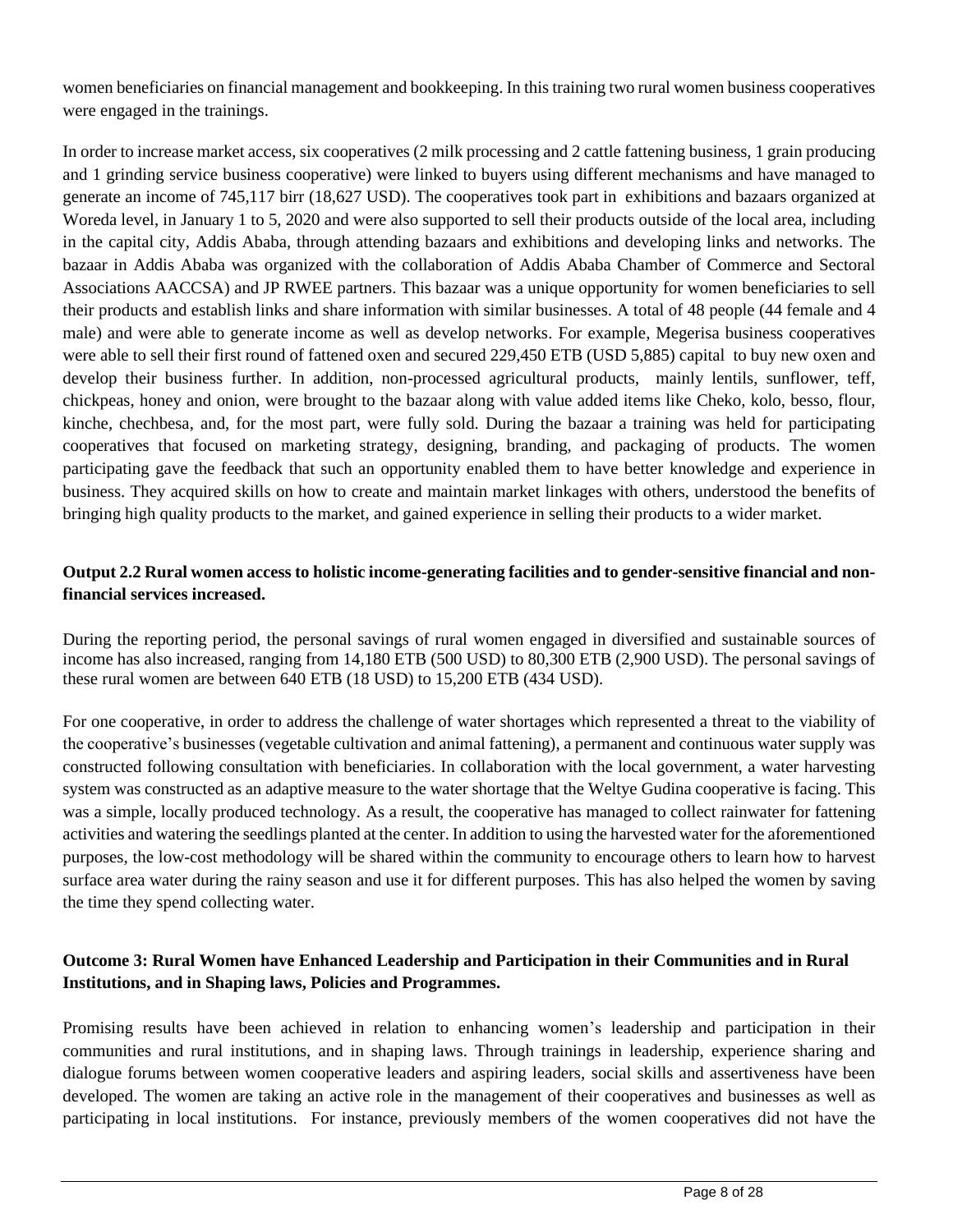confidence to voice their needs but now they have started to request the Woreda administration for the provision of a water and electric supply.

Finally, the male engagement approach employed by the JP RWEE, which includes awareness raising sessions with women, their spouses, community and institutional leaders on gender and development, women's/girls' socio-economic rights and, most recently. on COVID 19, have proven to have an impact on social norms. Behaviour change within households has been witnessed by some men supporting their wives with their business and with household chores. As a result, local communities have been more receptive to women taking an active role in rural life. This has been evidenced by men encouraging and reminding their wives to attend cooperative meetings and to take part in cooperative activities.

# **Output 3.1 Rural women confidence and leadership skills built to fully participate in family matters, rural institutions, cooperatives and unions.**

JP RWEE committee members and other stakeholders conducted a meeting between local government staff and rural women on how to enhance Business Development Services (BDS). This was held following monitoring visits which showed a huge gap between the services currently been provided by the government to the beneficiaries and the actual BDS that needs to be in place to ensure rural women's businesses utilize their productive potential and capacity to the fullest. Cognizant to this, four consultative sessions involving 53 people (8 men and 45 women - business cooperative members, JP RWEE committee members and other local stakeholders) were organized for two days, in four sessions at Dodola, Adami Tulu, Judo Kombolcha, Chancho, and Yaya Gullele Woredas in Oromia region. The main objectives of the sessions were to enhance understanding on the concepts and principles of BDS (both by BDS providers and receivers), review the importance of BDS, identify the major problems in the provision of BDS, and agree on the roles and ways of strengthening the partnerships and coordination for BDS as a way forward. After the session, representative of the woreda administration agreed to ensure adequate and efficient delivery of BDS and inform their respective members of the outcomes of the sessions.

# **Output 3.3: Rural Women, including young women, have increased capacity to engage in and influence relevant policy forums at national and regional levels.**

The promotion of shared learning through exchange visits to climate-smart villages (CSVs) and other related initiatives between different organizations/cooperatives was carried out during the reporting period. Prior to the COVID-19 outbreak, an experience-sharing visit was conducted in March with members of Megerisa Business Cooperatives of Yaya Gulale district visiting the fattening center of Hunde Gudina Business Cooperative and observing their CSA practices. The visit was attended by 28 individuals (23 women and 5 men), including business cooperative leaders and members, and JP RWEE committee members and other local stakeholders. The participants visited the fattening shed site, the bio-gas plant, the fodder machine, and the CSA activities undertaken by the cooperative. Following the visit, the participants (the visitors) held discussions with the members and leaders of the host cooperative to ask questions. The visit enhanced the capacity of business cooperative leaders and members in how to manage such a joint business while also promoting a green economy.

Woreda Administrators and JP RWEE technical committee members also conducted a monitoring and experience sharing visit to Hunde Gudina cooperative site. During the visit, the participants, highly appreciated the activities being undertaken, particularly with regard to the innovative CSA (the climate smart agriculture) activities. The Woreda Administrator stated, "*The work done here will give us lesson on how we can work on agricultural activities in drought prone area*s."

#### **Outcome 4: Gender responsive policy and institutional environment for women's economic empowerment**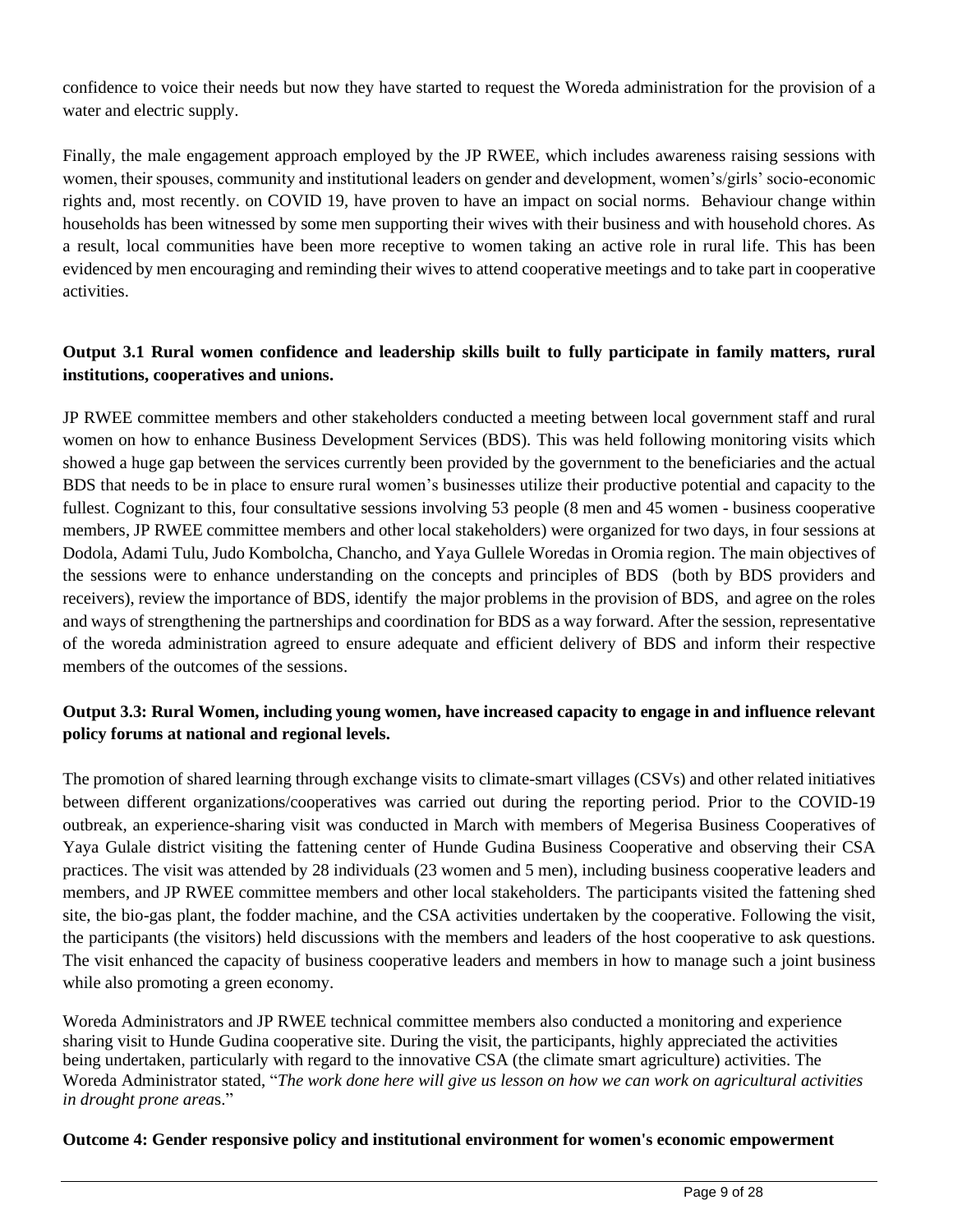Under outcome 4, considerable progress has been made in relation to women's rights to land, with the JP RWEE taking part in the development of the newly drafted land compensation regulation, and subsequent advocacy on the law. Land is the critical asset for rural farmers and crucial to securing sustainable livelihoods. Over the past few decades, millions of Ethiopians have experienced expropriation of land by the government for investment of infrastructure development purposes. Land displacement and the insignificant amount of compensation for land expropriation disproportionately affects women as compared to men. Women are often not accorded their rights to land and are dependent on their husbands with regards to land ownership, which results in them receiving little or no compensation in their own name.

Acknowledging that the previous compensation proclamation has drawbacks, the Ethiopian government has amended and introduced a new proclamation No. 1161/2019 enacted on 23 September 2019. A more detailed and comprehensive Regulation that ensures the implementation of the provision is currently being drafted by the Ministry of Urban Development and Construction. In collaboration with the Ministry of Urban Development and Construction, JP RWEE conducted a consultative meeting to review and reflect on the drafted law. Two consultative meetings were held on 27- 28 January in Addis Ababa and 3-4 February 2020 in Adama, Oromia region. The meetings were attended by various participants from different ministry offices and research centers including the Regional Bureau of Women, Children and Youth Affairs; independent researchers; land administration department heads within universities, etc.

Support has been also been provided in reviewing the existing agricultural policy from a gender perspective in ten technical areas in agriculture including land, agricultural mechanization and technology, irrigation, input market, rural finance, job creation, etc. Efforts have been made to make gender a standalone thematic area in the newly drafted agriculture and rural development policy, in close collaboration with the women's directorate of MOA, ATA and other development partners. Moreover, with the objective of building the capacity of different sectors at MOA, a gender mainstreaming training manual is being developed in close collaboration with the Women, Children, and Youth Directorate (WCYD). The Women's Land Right Taskforce, which is chaired by the MOA, is also supporting the policy revision from a gender perspective and providing inputs/comments to the gender training manual being drafted.

In collaboration with the WCYD of the Ministry of Agriculture (MoA), the JP RWEE (UN Women) published a rapid assessment and a policy brief on Gender and Agricultural Mechanization<sup>7</sup> to highlight the need for enhanced gender responsiveness in agriculture mechanization policy, as well as to inform stakeholder programming in this sector. The assessment was conducted using both primary and secondary data provided by stakeholders including the Ministry of Agriculture, various NGOs, research centers and academic institutions, private sector actors, and other development partners.

# **Output 4.1. Agriculture key stakeholders, including relevant government bodies, capacity enhanced to conduct gender analysis and integrate gender sensitive indicators and targets in planning and budgeting**

Among the planned activities to achieve this result is to support the WCYD of the Ministry of Agriculture to develop a standardized gender inclusive CSA / agriculture training manual with training of trainers (TOT) sessions for trainers. The gender training manual has been drafted and aims to serve as an interactive instrument to give training to experts in different directorates in the Ministry in order to help them mainstream gender at their own level and also to cascade trainings to district levels and extension workers at grass root levels. The draft manual will be finalized in 2021 incorporating comments and inputs to be obtained from different sets at MOA and other development partners and the training of trainers (TOT) will be conducted once the manual is finalized.

The JP RWEE, in collaboration with the Agricultural Transformation Agency (ATA) has organized the '*Gender Equality and Women's Empowerment Research Dissemination Forum'*. The forum is planned to be a continuous platform for research presentations in which academics, researchers, practitioners and institutions share their research findings with a wider group. The forum also aims to advocate and influence policies, legislations and decisions that are

<sup>7</sup>*[https://africa.unwomen.org/en/digital-library/publication/2020/06/gender-and-agricultural-mechanization-policy](https://africa.unwomen.org/en/digital-library/publication/2020/06/gender-and-agricultural-mechanization-policy-brief))[brief\)](https://africa.unwomen.org/en/digital-library/publication/2020/06/gender-and-agricultural-mechanization-policy-brief))*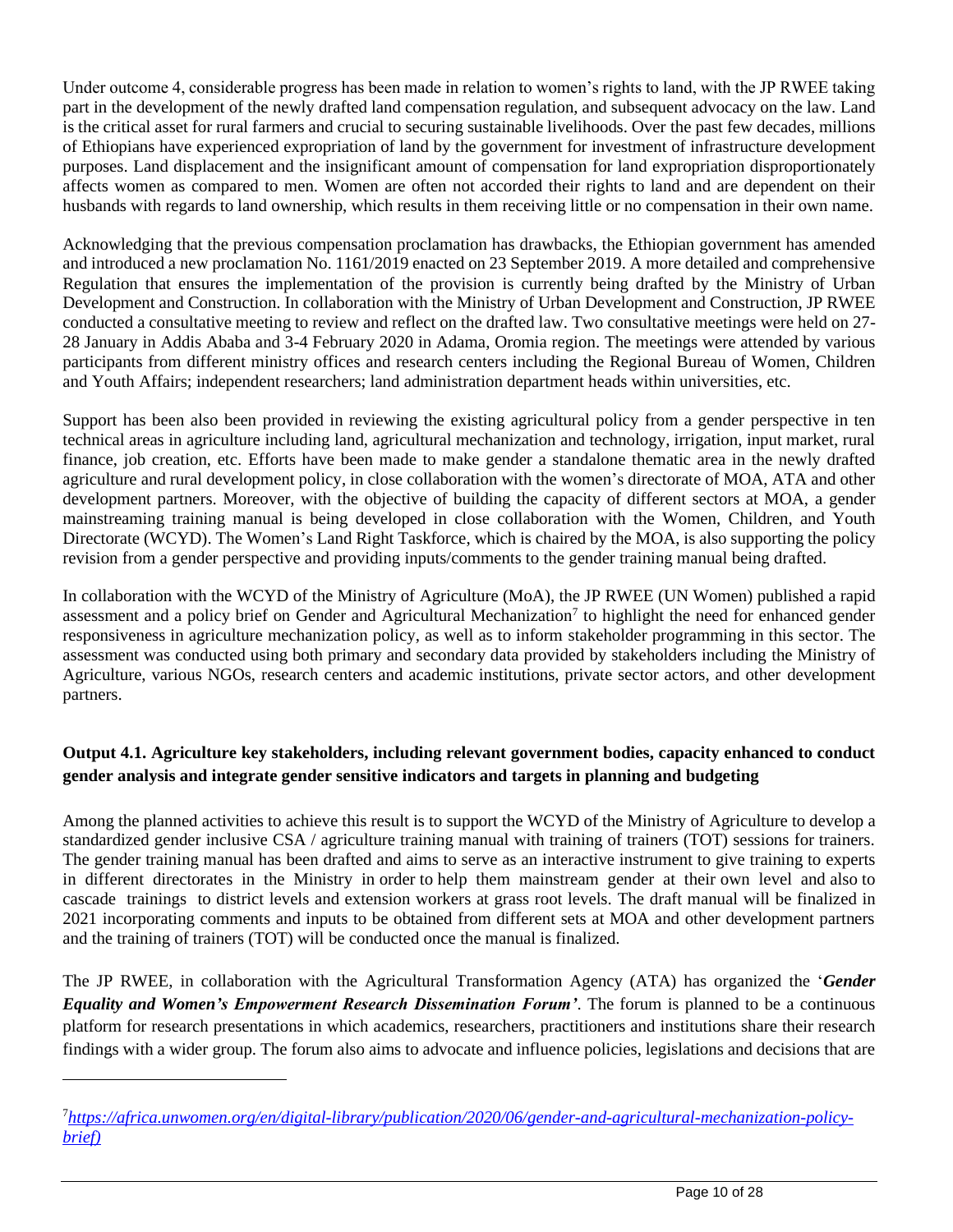backed by research evidence. Given the limited numbers of research initiatives on gender related issues, the forum envisions to encourage researchers to conduct studies on gender issues. Moreover, it aims to create a forum in which researchers, development practitioners and policy makers come together to share information and learn from each other. The first presentation was made in December 2020 on the topic of utilization of media by women in rural areas, and the presentations will continue in 2021 on a monthly basis.

As mentioned above, with the objective of enhancing partnership and obtaining more technical support for CSA practices for the target women cooperatives, members, and their households, and to contribute to the learning and research agenda, the programme initiated a partnership with Oromia Agriculture Research Institute, Adami Tulu Branch in April 2020. The partnership aims to enhance the relationship and efforts to work with women leading agribusiness cooperatives in the intervention areas, and to support mainstreaming of climate change mitigation in programmatic interventions and actively engage women in climate smart agricultural practices.

# **Output 4.2: Greater availability of tools and data to track progress in the economic empowerment of rural women**

The Ethiopian government is increasingly recognizing the need for gender mainstreaming in the country's laws, policies, plans, strategies, and programmes. In 2020, the Ministry of Agriculture started the revision of its agricultural policy Agriculture and Rural Development. The policy revision process was organized into 12 technical thematic areas, including Land, Technology & Inputs, Finance, Output Market, Irrigation & Water use, Infrastructure Services, Rural Employment, Export and Import Substitution, Private Sector Participation, and Implementation Capacity. The mainstreaming of gender within these thematic areas has been supported by the JP RWEE, starting with a review of the existing policy from a gender perspective in ten technical areas in agriculture. The analysis showed that gender did get some consideration in the thematic areas but not as a standalone technical area, rather it was one of the eight sub-groups within the thematic areas. This arrangement seemed to be less efficient in mainstreaming gender concerns in all the technical areas than expected. Thus, the gender team represented by gender experts from MoA, UN Women, Addis Ababa University, Agriculture Transformation Agency (ATA), and CDSF are now developing a stand-alone gender component in the policy document. This activity has been supported by JP RWEE.

In collaboration with the Women, Children and Youth Directorate (WCYD) of the MoA, the JP RWEE published a rapid assessment and policy brief on Gender and Agricultural Mechanization which detailed the need for enhanced gender responsiveness in agriculture mechanization policies, as well as to inform stakeholder programming in this sector. The assessment was conducted using both primary and secondary data provided by stakeholders including, the Ministry of Agriculture, various NGOs, research centers and academic institutions, private sector actors, and other development partners.

Finally, under this output a bibliography of '*Gender and Land Issues in Ethiopia'* was compiled by the JP RWEE. The purpose of the published bibliography is to make readily available and accessible the various studies, polices and legislations dealing with gender issues in rural land administration in Ethiopia. The bibliography was developed in response to an identified information gap and will provide scholars and land experts access to valuable studies and research and enable them to contribute to improved land administration practices in Ethiopia through evidenced based lobbying. The bibliography is published on the MoA website*<sup>8</sup>* .

**Output 4.3 An enabling environment is promoted to reflect rural women's priorities in regional policy processes** As part of the main objective of the Ethiopian Gender Equality Network in Agriculture (EGENA), established in 2015, a monthly research dissemination virtual platform was established by the JP RWEE with ATA and the MOA. The forum is a key platform to enhance coordination and information/knowledge sharing for gender mainstreaming by participating organizations as well enabling the joint identification of advocacy and policy issues. The platform (held virtually due

<sup>&</sup>lt;sup>8</sup> (Home - [Ministry of Agriculture \(moa.gov.et\)\)](http://www.moa.gov.et/web/guest/home).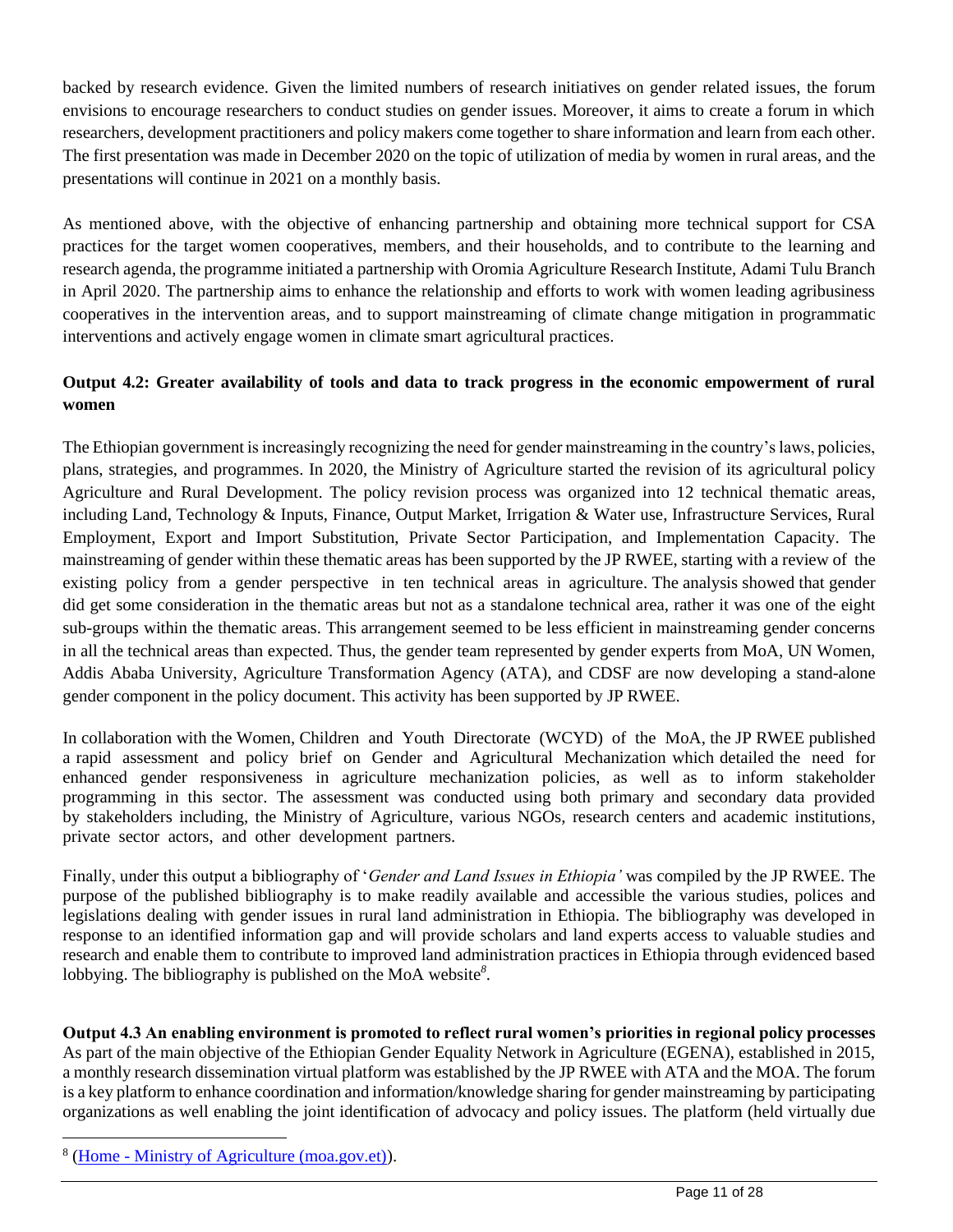to COVID restrictions) was established to ensure the running of a regular forum on issues related to agriculture and gender. The virtual research dissemination forum entitled 'Gender Equality and Women Empowerment Research Dissemination Forum' was started in November 2020.

In commemoration of International Rural Women's Day, JP RWEE organized a virtual meeting with the theme, '*The Impact of COVID-19 on Ethiopian Rural Women, experiences, coping strategies and the way forward'*. The main aim of the forum was to discuss and share information about the impact of COVID-19 on rural women between institutions, researchers and practitioners, and to learn about how they were coping with the challenges. It was attended by participants from government, non-government, agri-business incubator and research institutions. The forum has served as a good learning and sharing mechanism on how to keep interventions relevant to the target community and reduce the impact of COVID 19 on the livelihoods of women and their families. As a way forward, it was agreed that research work was needed to identify the impact of COVID-19 in projects in different areas, (not limited to JP RWEE) for a better learning and experience sharing. As a result, the research forum outlined above was started.

#### **II. Describe any delays in implementation, challenges, lessons learned & best practices**

In Ethiopia, the first case of COVID-19 was detected in Addis Ababa on 13 March 2020, posing a significant risk to the country at a time of growing political, social and economic uncertainty. The Government of Ethiopia declared a State of Emergency and established several measures to contain the spread of COVID-19, including the cancellation of national elections, closure of schools, bans on social gatherings and restrictions to movement. This had substantial adverse effects on income, food and nutrition security among JP RWEE beneficiaries and affected the businesses of the cooperatives involved in the programme. Oromia region was also heavily affected by political unrest in the country which further restricted movement and interrupted business. Both Afar and Oromia suffered a devastating invasion of locusts which lasted for months and destroyed thousands of tons of crops. The desert locust infestation continues to be a threat in many regions including Afar and Oromia. It has also impacted significant numbers of JP RWEE beneficiaries, as it destroyed the grazing land and harvests, leading to losses of crops and livestock, particularly in Afar. Both regions also experienced flooding as a result of a prolonged rainy season, with the main Awash river overflowing and causing displacement, loss of crops and livestock.

As a result of the restrictions to movement and local transport, and a change to the working patterns of local government, those programme activities requiring meetings and gatherings were postponed. For instance, one of the planned activities under JP RWEE was to procure animals for beneficiaries that are engaged in beef fattening business, this was postponed due to COVID-19 restrictions and the beneficiaries were not able to engage in their business as planned. However, despite the multifaced challenge they are facing, almost all of the programme's beneficiaries were able to show resilience to the challenges encountered, in large part due to their cooperative membership. Most beneficiaries were able to sustain their family livelihood as they could afford to buy food items using the income, they generated through their business activities (horticulture, farming, fattening, small ruminants breeding). They were also able to draw on their savings to help them withstand the shock during the peak of the coronavirus restrictions.

#### **Lessons learnt**

- The significant role of promoting a saving culture stands out as a successful programme methodology. Most beneficiaries were able to withstand the challenging of COVID-19 through the use of their savings. Prior to participating in the programme, there was no ability to save, or savings culture, among the cooperative members.
- The activities undertaken by the cooperatives enabled the majority of members to withstand the shock caused by COVID-19 and its associated restrictions.
- Some beneficiaries indicated that they have now developed confidence in how to manage difficult situations within their business and family.
- The basic protective measures that are being used to prevent COVID-19, including hand washing and basic hygiene, were found to be important and not always previously practiced in the communities. Given the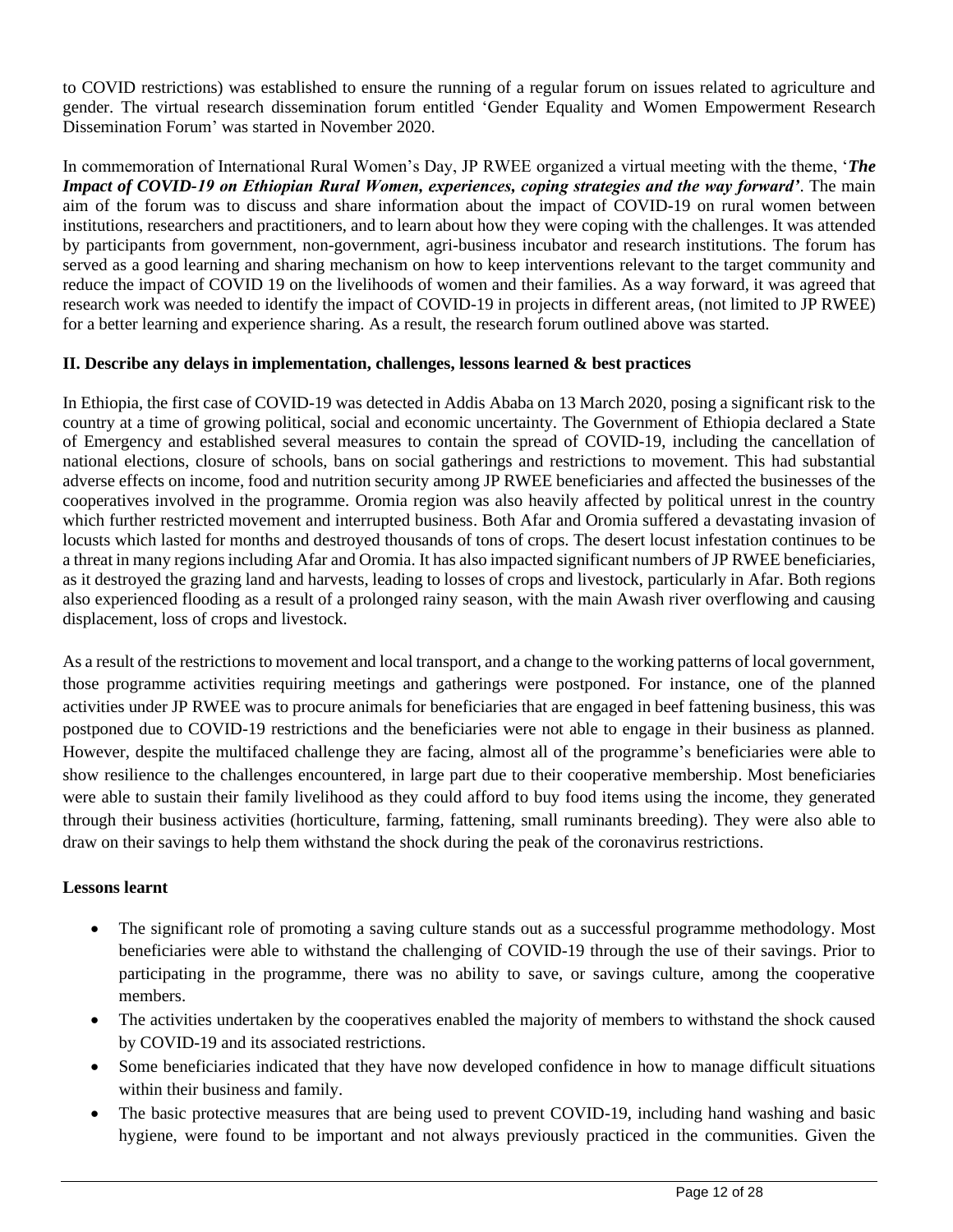prevalence of disease related to poor hygiene practices in the target areas, most beneficiaries stressed it would be good if the practice continue in the future to help prevent disease. This includes the routine provision of water and soap at meetings and gatherings.

- The programme was able to adapt to the challenging situation and the programme team worked remotely through online mechanisms. Coordination with JP RWEE team members, government and implementing partners was able to continue, although there were some network challenges at times
- The limited ICT network in Ethiopia, and the lack of digital access, meant that it was not possible transfer to a digital modality of programme delivery for beneficiaries
- The programme's approach of working through local government extension workers and structures meant that support and supervision was still able to be carried out despite the restrictions to movement which limited travel for JP RWEE participating agency staff.
- A lengthy delay was experienced in having the MOU signed by government which delayed the start of activities. In the future, improved coordination is required among all involved stakeholders to ensure that all necessary bureaucratic processes are cleared in time.

## **II. Qualitative assessment**

Due to the delays in programme implementation in 2020, it is only possible to make a limited qualitative assessment for this reporting period. A thorough qualitative assessment will be possible at the final report stage, following the completion of the no cost extension period. At this stage, most of the monitoring that took place during the programme focused on the impact of COVID-19 on the beneficiaries. In November 2020, a rapid assessment was carried out by the JP RWEE participating UN Agencies and local government to determine how programme beneficiaries had been impacted by the pandemic and its associated restrictions to daily life.

It was found that, whilst some beneficiaries had been able to prove resilience to the shocks, others had found it more difficult. For example, some cooperative members found it difficult to sustain their businesses during the restrictions to movement and the periods where markets were closed or trading hours restricted. Fresh produce, such as diary and horticultural products, that they planned to sell became spoiled and income was lost. Beneficiaries relied on savings to cover the shortfall in income, meaning that savings were depleted. Some beneficiaries took out loans from within the cooperatives but were concerned that they would be unable to repay them. In some Woredas, grain mills were shut down for security reasons, impacting the availability and accessibility of processed foods. Some of the beneficiaries described having to skip meals due to reduced food and nutrition security. In places where the food shortage was critical, the government has supplied emergency food rations to communities, including JP RWEE beneficiaries.

However, despite the challenges, almost all beneficiaries in both Afar and Oromia region significantly appreciated the difference made by the JP RWEE and recognized that it was as a result of their participation in the programme that they were not more severely impacted. Their participation in the JP RWEE meant that they had the capacity and knowledge required to both sustain and adapt their business. The training on saving helped them significantly, as they were able to cope with the hard times by drawing on their savings. They also had access to credit through the cooperatives if needed. For those beneficiaries who were able to keep their business running, they were able to sustain their family livelihood as they could afford to buy food items using the income they generated through their business activities. They were also able to get additional loans after they presented their challenges to their respective cooperatives.

With regards to the coordination and implementation of the programme during this critical period, although movement of the UN participating agencies was severely restricted for the majority of the year, implementation and monitoring was successfully carried out by local government staff and implementing partners on the ground. The UN agencies were able to carry out coordination through virtual mechanisms. Furthermore, key partnerships, such as that with Adamai Tulu Agricultural Research Centre, and the ongoing work on policy development with government ministries, was also able to continue despite the challenges, making significant progress towards the achievement of the programme goals.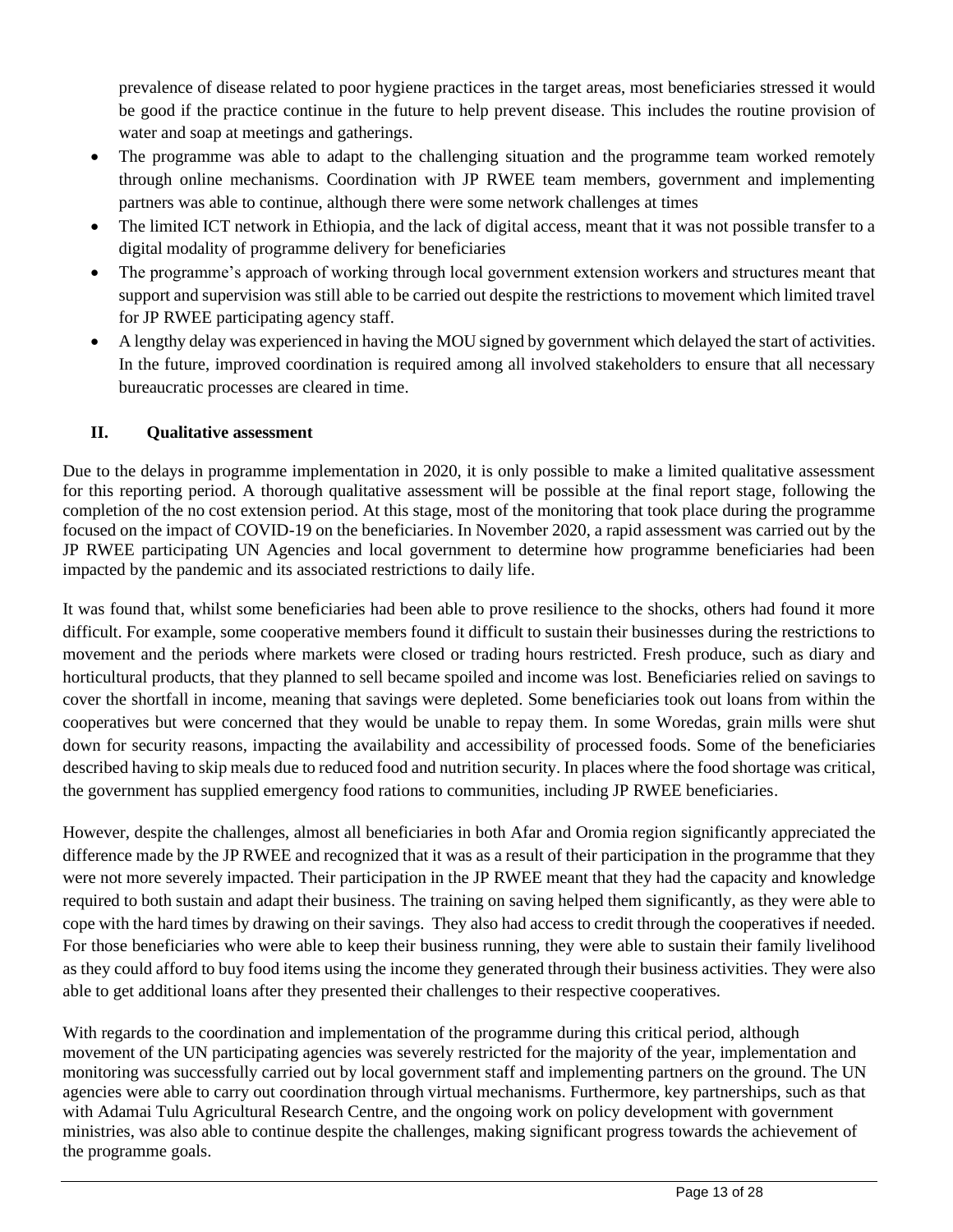| <b>Achieved Indicator Targets</b>                                                                                                                                                                                                                                                                                                                                                                                                                                                                                                                                                                                                                                                                                                                                                                                                      | <b>Reasons for Variance</b><br>with Planned Target (if                                                                                                                                                                                                                                                                            | <b>Source of Verification</b>                                                                                                                       |
|----------------------------------------------------------------------------------------------------------------------------------------------------------------------------------------------------------------------------------------------------------------------------------------------------------------------------------------------------------------------------------------------------------------------------------------------------------------------------------------------------------------------------------------------------------------------------------------------------------------------------------------------------------------------------------------------------------------------------------------------------------------------------------------------------------------------------------------|-----------------------------------------------------------------------------------------------------------------------------------------------------------------------------------------------------------------------------------------------------------------------------------------------------------------------------------|-----------------------------------------------------------------------------------------------------------------------------------------------------|
|                                                                                                                                                                                                                                                                                                                                                                                                                                                                                                                                                                                                                                                                                                                                                                                                                                        | any)                                                                                                                                                                                                                                                                                                                              |                                                                                                                                                     |
|                                                                                                                                                                                                                                                                                                                                                                                                                                                                                                                                                                                                                                                                                                                                                                                                                                        |                                                                                                                                                                                                                                                                                                                                   |                                                                                                                                                     |
|                                                                                                                                                                                                                                                                                                                                                                                                                                                                                                                                                                                                                                                                                                                                                                                                                                        |                                                                                                                                                                                                                                                                                                                                   |                                                                                                                                                     |
| 90% of the project beneficiaries in Oromia were<br>able to feed themselves and their households 3<br>times per day until December 2019.<br>About 35% of target rural women in Afar feed<br>three times; consume diverse dietary & nutrient<br>composition.<br>with the aim at improving the food security,<br>nutrition and agriculture skills of target rural<br>women, bureau of Agriculture in Oromia and<br>Afar Livestock, Agriculture and Natural<br>Resource Development Bureau (the service<br>providers) have supported the rural women<br>beneficiaries on improved nutrition practices<br>through different types of practical training<br>and conducting joint market visits with the<br>beneficiaries to introduce them to different<br>vegetables and fruits. Accordingly, one<br>training was provided for each region. | During the reporting<br>period, there was no<br>official assessment<br>conducted to measure<br>this indicator. Hence,<br>there is a need to<br>conduct assessment to<br>get information on how<br>many households can<br>feed themselves 3 times<br>per day. The assessment<br>is expected to be<br>conducted post COVID -<br>19. | Year-end monitoring data collected<br>through the Bureau of Agriculture in<br>Oromia and Bureau of Pastoral and<br>Agriculture Development in Afar. |
|                                                                                                                                                                                                                                                                                                                                                                                                                                                                                                                                                                                                                                                                                                                                                                                                                                        | Outcome 1 Improved food and nutrition security                                                                                                                                                                                                                                                                                    | Output 1.1 Rural women have increased access to and control over resources, assets and services critical for their food and nutrition security      |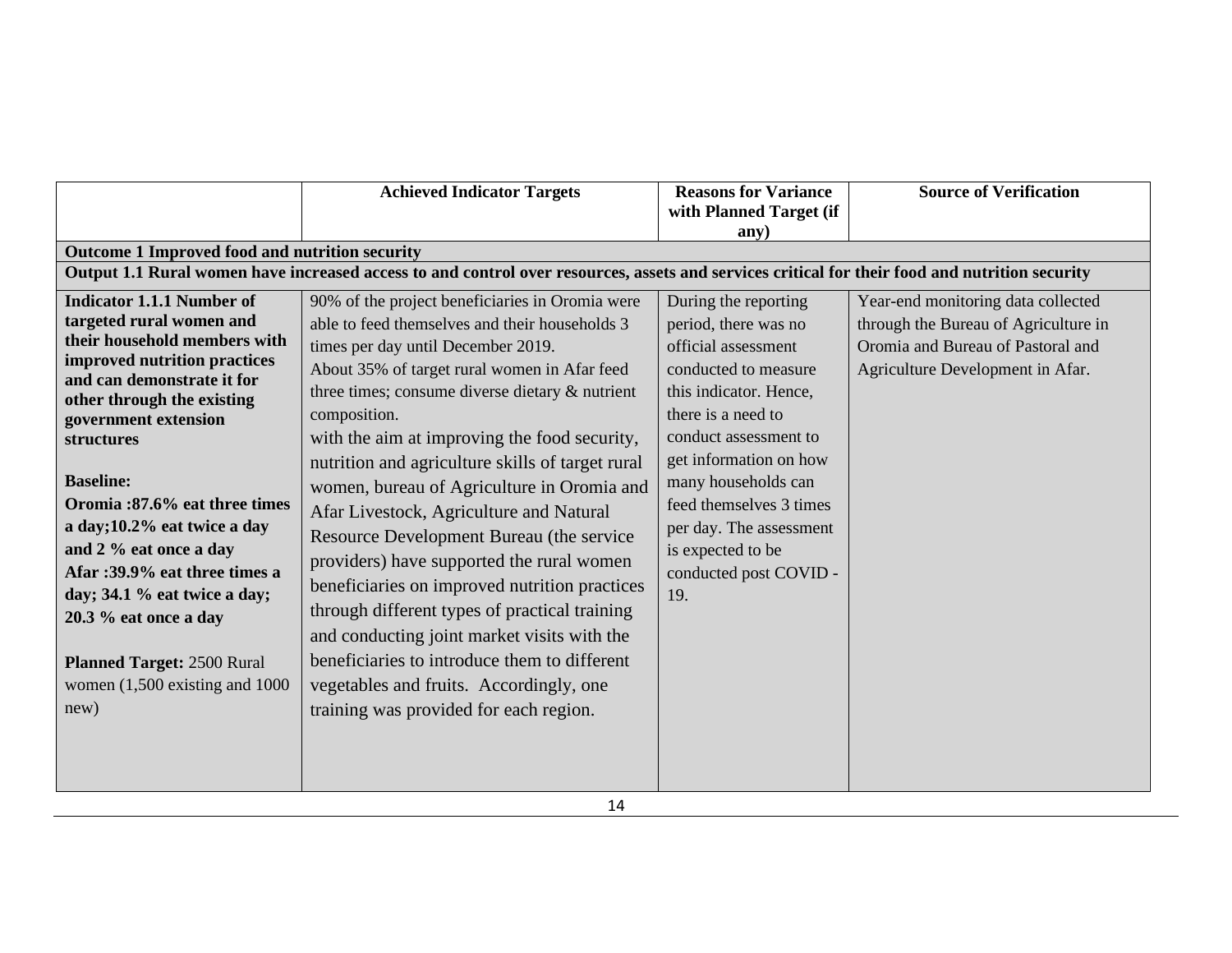| <b>Indicator 1.1.2 Number of feed</b><br>compositions centers<br>established, and number of<br>additional products types of<br>women business groups have<br>newly added as their products<br><b>Baseline: -</b><br><b>Planned Target: 3,500 rural</b><br>women (2500 existing and 1000<br>new) | A feed composition center was not established<br>during 2020.                                                                                                                                                                                            | It was planned for the<br>new construction of<br>shades that will benefit<br>1000 women. However,<br>due to COVID-19 and<br>the political instability of<br>the county has limited<br>movement and activities.<br>For this reason, the<br>project was not able to<br>achieve its planned goal<br>during 2020 and will be<br>done by 2021. | Data collected through the Bureau of<br>Agriculture in Oromia                                                                                                      |
|-------------------------------------------------------------------------------------------------------------------------------------------------------------------------------------------------------------------------------------------------------------------------------------------------|----------------------------------------------------------------------------------------------------------------------------------------------------------------------------------------------------------------------------------------------------------|-------------------------------------------------------------------------------------------------------------------------------------------------------------------------------------------------------------------------------------------------------------------------------------------------------------------------------------------|--------------------------------------------------------------------------------------------------------------------------------------------------------------------|
|                                                                                                                                                                                                                                                                                                 | Output 1.2 Rural women have greater capacity to enhance and control local food security reserves and their production                                                                                                                                    |                                                                                                                                                                                                                                                                                                                                           |                                                                                                                                                                    |
| <b>Indicator 1.2.1 Number of</b><br>rural women accessing<br>innovative food processing<br>plants.<br><b>Baseline: None</b>                                                                                                                                                                     | A total of 319 rural women (100 in Oromia and<br>219 in Afar) accessed innovative food processing<br>plants, distributed as follows:<br>In Oromia, milk processing equipment and<br>$\bullet$<br>irrigation kits were distributed to 100 rural<br>women. | In the reporting period it<br>was planned to reach<br>500 women, but the<br>project was able to<br>achieve 319 women in<br>Oromia and Afar due to<br>the restriction of                                                                                                                                                                   | January – June 2020, monitoring data<br>collected through the Bureau of<br>Agriculture in Oromia and Bureau of<br>Pastoral and Agriculture Development in<br>Afar. |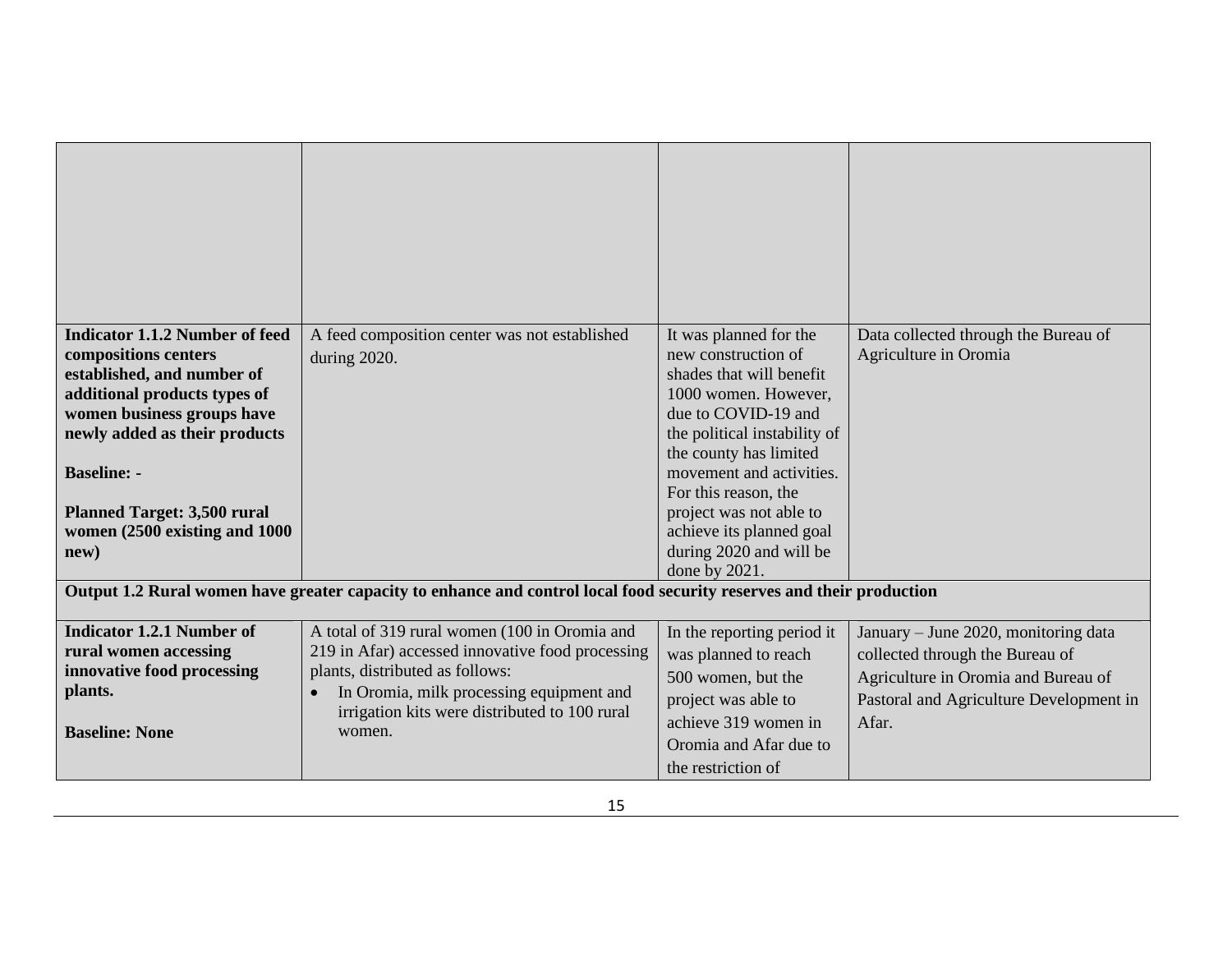| Planned Target: 2000 Rural<br>women (1,500 existing and<br>500 new)                                                                                                                                        | In Afar, different agricultural inputs, and<br>milk processing equipment were distributed<br>to 353 rural women<br>Moreover, 16 women cooperative leaders<br>in one Woredas of Afar Regional State were<br>equipped with milk processing machineries.                                                                                                                                                                                                                                                                                                                                                                                                                                                                                                                                              | movement and gathering<br>of people.                                                                                                                                                                                                                                                                                                                       |                                                   |
|------------------------------------------------------------------------------------------------------------------------------------------------------------------------------------------------------------|----------------------------------------------------------------------------------------------------------------------------------------------------------------------------------------------------------------------------------------------------------------------------------------------------------------------------------------------------------------------------------------------------------------------------------------------------------------------------------------------------------------------------------------------------------------------------------------------------------------------------------------------------------------------------------------------------------------------------------------------------------------------------------------------------|------------------------------------------------------------------------------------------------------------------------------------------------------------------------------------------------------------------------------------------------------------------------------------------------------------------------------------------------------------|---------------------------------------------------|
| <b>Indicator 1.2.2: Number of</b><br>rural women accessing the<br>technologies/CSA inputs<br><b>Baseline:</b><br><b>Planned Target: 700 Rural</b><br>Women (300 existing and 400<br><b>Newly targeted)</b> | A total of 512 (of which 212 women and men<br>are accessed technologies and CSA inputs in the<br>reporting year) as follows:<br>3 men and 10 women were trained on the<br>operation of the fodder machine in<br>Hawigudina business cooperative of Oromia<br>region.<br>Postharvest technologies were distributed to<br>$\bullet$<br>100 rural women that benefitted 60<br>households in 3 Woredas of Oromia and<br>Afar.<br>A shade for cattle fattening business center<br>that benefited 75 rural women has been<br>constructed in Yaya Gulele Woreda of<br>Oromia region.<br>102 (38 male and 64 female) cooperative<br>$\bullet$<br>members, local government leaders, and<br>community members trained and took part<br>in planting trees and fruits at Adami Tulu<br>Jidokombocha district. | In both Oromia and Afar<br>regions, beneficiaries as<br>well as experts working<br>for JP RWEE are highly<br>affected by COVID-19.<br>The restriction in<br>movement and the social<br>distancing has hindered<br>day to day activities and<br>affected the<br>implementation of<br>activities as planned.<br>Remaining number will<br>be reached in 2021. | Data collected through BoWCAs, and<br><b>CPAs</b> |
|                                                                                                                                                                                                            | Outcome 2 Rural women have increased income to secure their livelihoods.                                                                                                                                                                                                                                                                                                                                                                                                                                                                                                                                                                                                                                                                                                                           |                                                                                                                                                                                                                                                                                                                                                            |                                                   |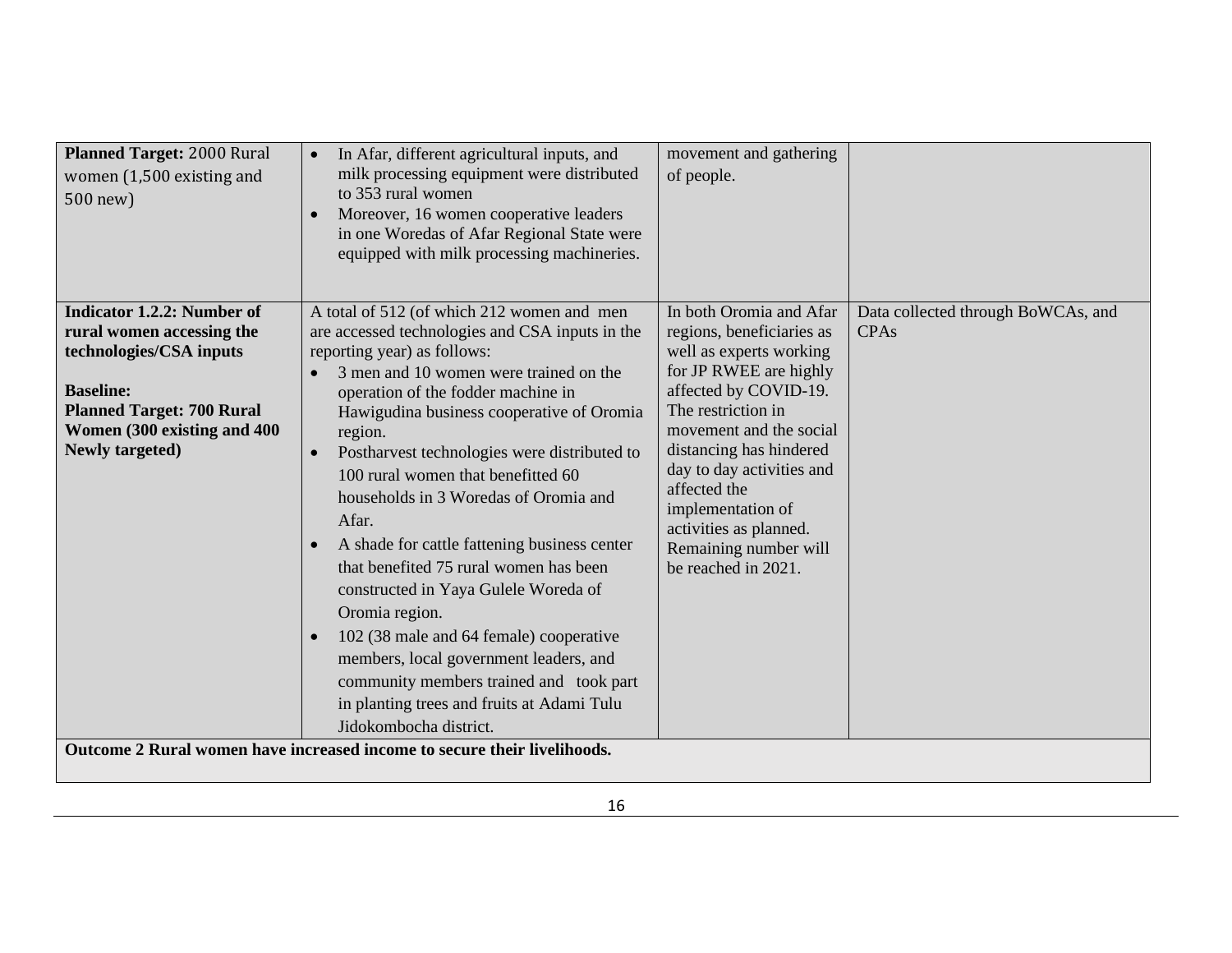|                                       |                                                                                         | Output 2.1 Rural women have enhanced entrepreneurship skills and value chains to access markets for their products |                                    |  |  |
|---------------------------------------|-----------------------------------------------------------------------------------------|--------------------------------------------------------------------------------------------------------------------|------------------------------------|--|--|
| <b>Indicator 2.1.1 Number od</b>      | Based on the activity done on market<br>$\bullet$                                       | In the year 2020, it is                                                                                            | Data collected through BoWCAs, and |  |  |
| targeted women gaining access         | linkage, during the year 2020, six women                                                | planned to benefit 1000                                                                                            | <b>CPAs</b>                        |  |  |
| to diversified market                 | agro-business cooperatives with 860                                                     | rural women and                                                                                                    |                                    |  |  |
| opportunities and sales record        | members) were linked to buyers using                                                    | benefited 860 women.                                                                                               |                                    |  |  |
| of business groups                    | different mechanisms and have managed to<br>generate an income of 745,117 birr (18, 627 | Due to the challenges                                                                                              |                                    |  |  |
|                                       | USD).                                                                                   | faced by COVID-19, this                                                                                            |                                    |  |  |
| <b>Baseline: Oromia: All targeted</b> |                                                                                         | number will be achieved                                                                                            |                                    |  |  |
| women (households) have one           |                                                                                         | in 2021                                                                                                            |                                    |  |  |
| to two sources of income              |                                                                                         |                                                                                                                    |                                    |  |  |
| (agriculture and livestock)           |                                                                                         |                                                                                                                    |                                    |  |  |
| <b>Afar: All targeted women</b>       |                                                                                         |                                                                                                                    |                                    |  |  |
| (households) have one to two          |                                                                                         |                                                                                                                    |                                    |  |  |
| sources of income                     |                                                                                         |                                                                                                                    |                                    |  |  |
| (agriculture and livestock)           |                                                                                         |                                                                                                                    |                                    |  |  |
| And (14-16% engage in labor           |                                                                                         |                                                                                                                    |                                    |  |  |
| work like Food for work               |                                                                                         |                                                                                                                    |                                    |  |  |
| programme and petty trade             |                                                                                         |                                                                                                                    |                                    |  |  |
| for subsistence life)                 |                                                                                         |                                                                                                                    |                                    |  |  |
| <b>Planned target: 2500 women</b>     |                                                                                         |                                                                                                                    |                                    |  |  |
| $(1500$ existing and $1000$ new)      |                                                                                         |                                                                                                                    |                                    |  |  |
| <b>Indicator 2.1.2 Number of</b>      | During the reporting period, 150 women                                                  | It was planned to benefit                                                                                          | Data collected through BoWCAs, and |  |  |
| target women with increased           | beneficiaries were trained on marketing skills of                                       | new 1000 rural women                                                                                               | <b>CPAs</b>                        |  |  |
| marketing skills of specific          | specific value chain, divides as follows:                                               | but only 150 women                                                                                                 |                                    |  |  |
| value chains                          | In Afar region, Debel Kebele 50 women                                                   | benefited, and it is under                                                                                         |                                    |  |  |
| <b>Baseline: Oromia 26 women</b>      | beneficiaries trained on business plan,<br>financial management and bookkeeping         | achievement. The main<br>reasons are the                                                                           |                                    |  |  |
| received entrepreneurship and         | practice.                                                                               | restriction in movement                                                                                            |                                    |  |  |
| business skills trainings             | In two of the project sites, namely-<br>$\blacksquare$                                  | and social gathering due                                                                                           |                                    |  |  |
|                                       | Adami Tullu Jido Kombolcha and Yayya                                                    | to COVID-19 and the                                                                                                |                                    |  |  |
|                                       | 17                                                                                      |                                                                                                                    |                                    |  |  |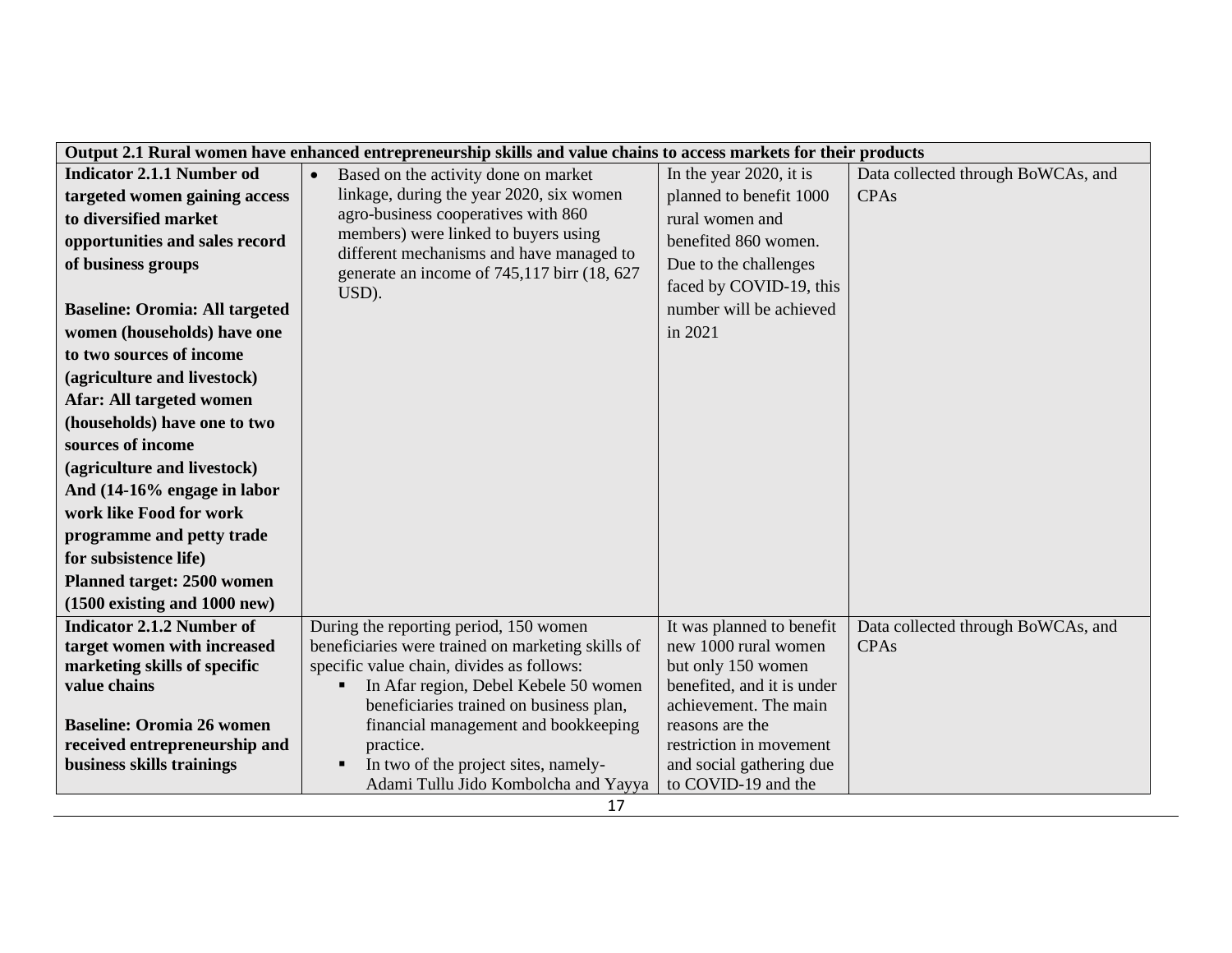| <b>Received BDS (counselling,</b>    | Gullele woredas, 100 participants (24                | political instability in the |                                    |
|--------------------------------------|------------------------------------------------------|------------------------------|------------------------------------|
| coaching, cooperative                | man and 76 women) are trained on                     | country. The remaining       |                                    |
| formation etc.):                     | business management and climate smart                | activity will be             |                                    |
| 280 women                            | agriculture.                                         | conducted in 2021.           |                                    |
| Afar- 68 women received              | In the bazaar organized by the<br>$\blacksquare$     |                              |                                    |
| training on entrepreneurship         | collaboration of Addis Ababa Chamber                 |                              |                                    |
| and business skills                  | of Commerce and Sectoral Associations                |                              |                                    |
|                                      | AACCSA) and JP RWEE partners,                        |                              |                                    |
| <b>Planned Target: 2500 Rural</b>    | training on market linkage and                       |                              |                                    |
| Women (1,500 existing and            | networking was provided to participants.             |                              |                                    |
| 1000 new)                            |                                                      |                              |                                    |
| <b>Indicator 2.1.3 Number of</b>     | 48 (8 men and 40 women) JP RWEE business             | The planned activity is      | Data collected through BoWCAs, and |
| trained woreda experts and           | cooperatives leaders and members were trained        | achieved.                    | CPA <sub>s</sub>                   |
| <b>RUSACCOs staff with</b>           | on a training of trainers in basic business skill    |                              |                                    |
| increased skills to deliver          | and entrepreneurship.                                |                              |                                    |
| training on basic business           | The trainings were facilitated from 25               |                              |                                    |
| skills and entrepreneurship.         | March to 2 April 2020 in four woredas                |                              |                                    |
| <b>Planned Target: 24 Staff (18)</b> | of Oromia:                                           |                              |                                    |
| from woreda IPs offices and 6        | Adamitulu Judo Kombolcha (25-26<br>$\bullet$         |                              |                                    |
| <b>RUSACCOs hired staff)</b>         | March),                                              |                              |                                    |
|                                      | Dodola (28-29 March),                                |                              |                                    |
|                                      | Chancho (28-29 March), and                           |                              |                                    |
|                                      | Yaya Gullele (1-2 April).                            |                              |                                    |
| Indictor 2.1.4: Number of            | Six women agro-business cooperatives (2 Milk         | The planned was 12 but       |                                    |
| <b>Rural Women</b>                   | processing and 2 cattle fattening business, grain    | only six cooperatives        |                                    |
| groups/cooperatives with             | producing and 1 grinding service business            | were able to get a better    |                                    |
| access to better market.             | cooperative) were linked to buyers. The              | market. Given the            |                                    |
| <b>Planned Target: 12 Women</b>      | cooperatives took part in the exhibitions and        | restriction in               |                                    |
| cooperatives with at least 2400      | bazaars organized at Woreda level. They were         | marketplaces during          |                                    |
| members (ten previous                | also supported to sell their products to diversified | COVID-19, the                |                                    |
| <b>RUSACCOS</b> and two new          | areas including in Addis Ababa through bazar         | achievement is good.         |                                    |
| ones)                                |                                                      |                              |                                    |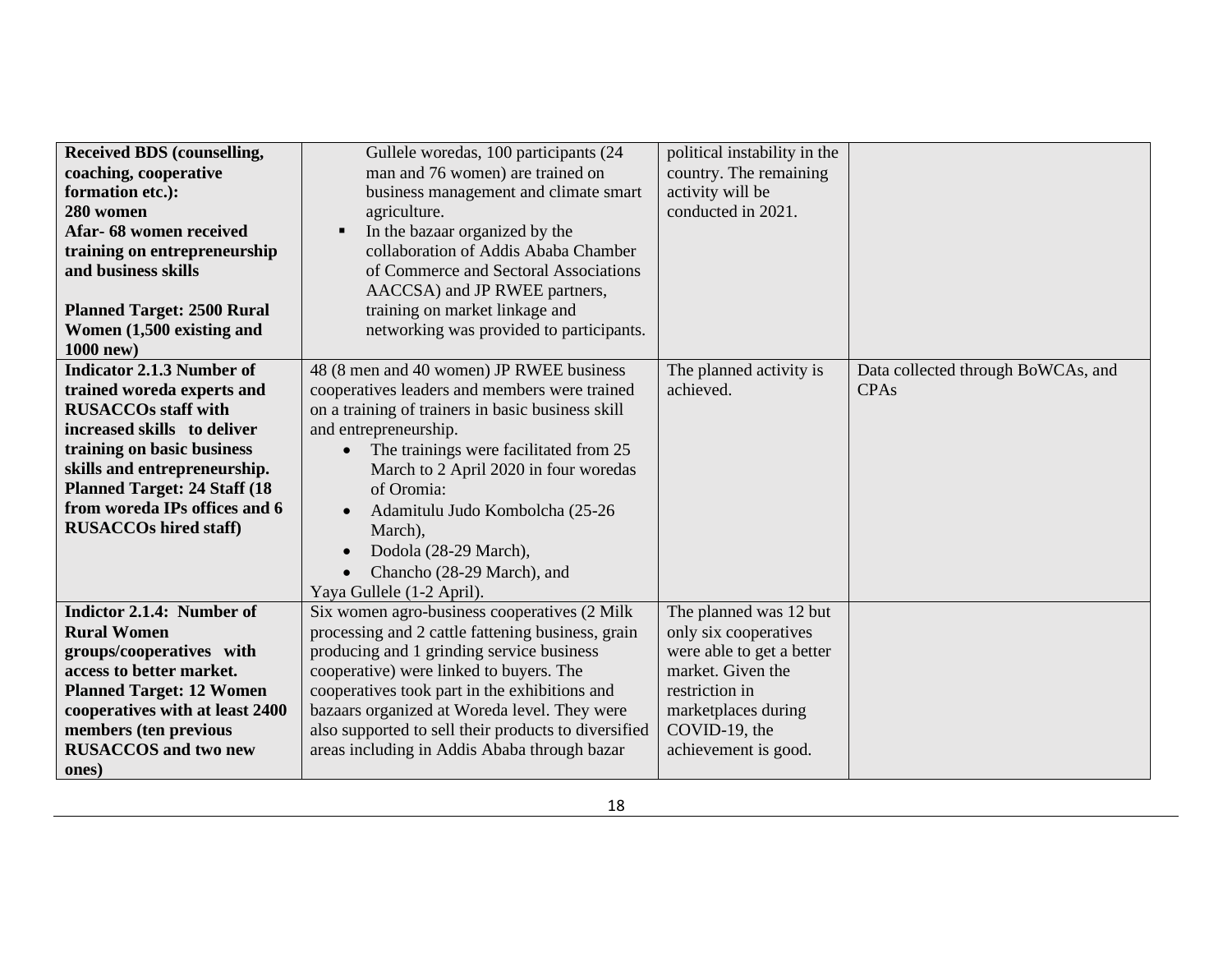|                                                                                                                                                                                                                                                                     | and exhibitions and personal linkages and<br>networking.                                                                               | The remaining will be<br>done by 2021.                                                                                                                                                                                                   |                                                   |
|---------------------------------------------------------------------------------------------------------------------------------------------------------------------------------------------------------------------------------------------------------------------|----------------------------------------------------------------------------------------------------------------------------------------|------------------------------------------------------------------------------------------------------------------------------------------------------------------------------------------------------------------------------------------|---------------------------------------------------|
| Indicator 2.1.5.<br>Number of targeted rural<br>women/girls in agribusiness<br>enterprises /cooperatives with<br>improved joint business<br>management skills.<br><b>Planned Target 700 rural</b><br>women (400 female IDPs and<br>300 women from host<br>community | 100 participants (24 man and 76 women) are<br>trained on business management and climate<br>smart agriculture.                         | The planwas 700 but<br>only 100 rural women<br>were trained. Given the<br>restriction on social<br>gathering the planned<br>activity will be done in<br>2021.                                                                            | Data collected through BoWCAs, and<br><b>CPAs</b> |
|                                                                                                                                                                                                                                                                     | Output 2.2 Rural women have increased access to decent wage employment opportunities                                                   |                                                                                                                                                                                                                                          |                                                   |
| <b>Indicator 2.2.1. A Number of</b><br>new targeted rural women<br>accessing revolving fund.<br>Baseline: Oromia: 38.2% of<br>women benefited from<br>financial services<br>The financial services found to<br>be gender insensitive.<br><b>Afar: None</b>          | The total numbers of beneficiaries have reached<br>3,800 rural women (3,311 in Oromia and 489 in<br>Afar) during the reporting period. | It has been<br>overachieved. There is<br>effort to benefit the rural<br>women to the limits and<br>most of them also return<br>back their loan on timely<br>bases. This has allowed<br>most women to benefit<br>from the revolving fund. | Data collected through BoWCAs, and<br><b>CPAs</b> |
| <b>Planned Target: 1,700 Rural</b><br>Women (700 women from<br>existing RUSACCOS/ (agri<br>business coops and 1,000 from<br>new groups/RUSACCOS)                                                                                                                    |                                                                                                                                        |                                                                                                                                                                                                                                          |                                                   |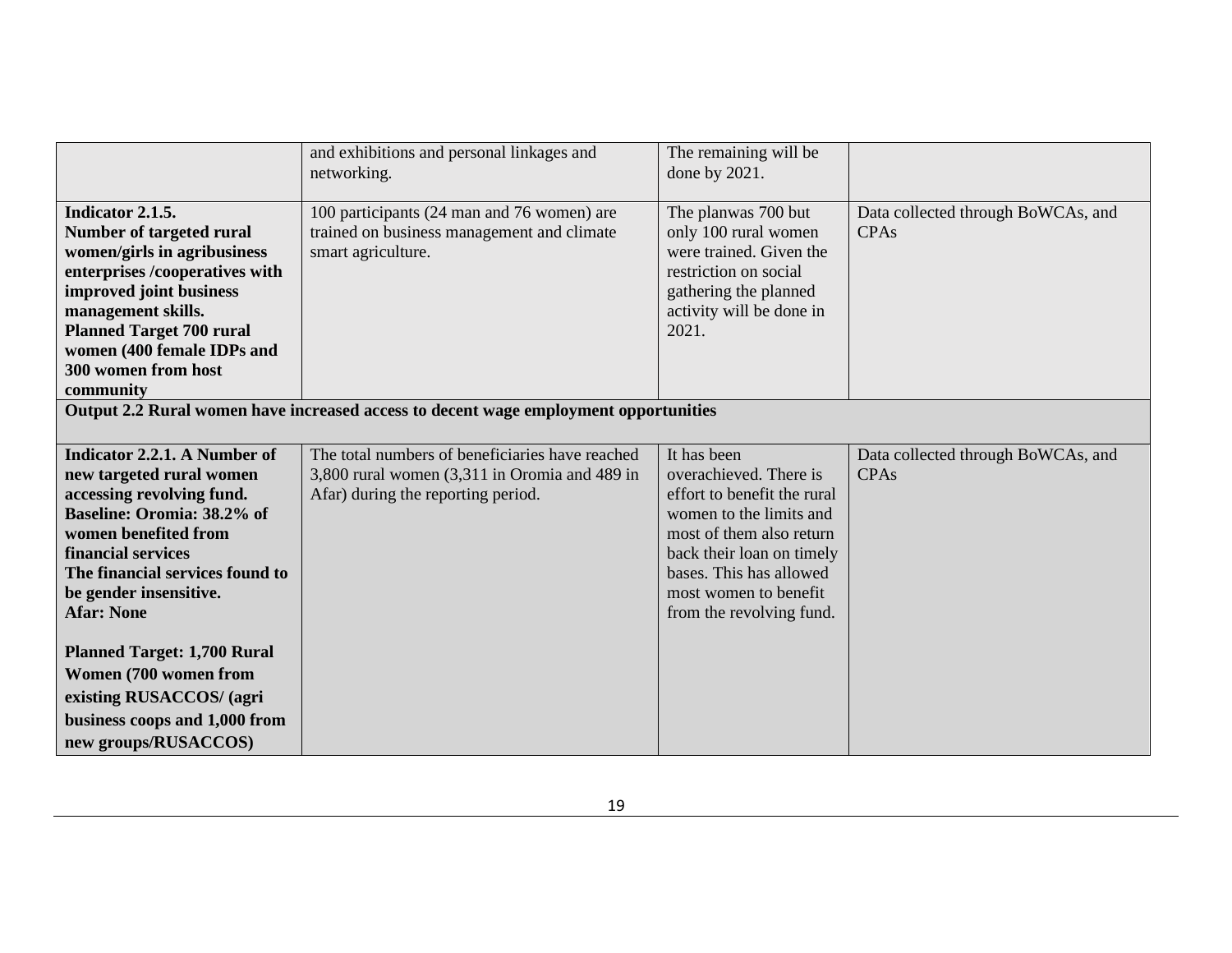| <b>Indicator 2.2.1 B. Changes</b><br>identified by rural women<br>after their access to revolving<br>fund are documented.<br><b>Planned Target: RUSACCOS/</b><br>(Agri business coops and 1,000<br>from new groups/RUSACCOS)                                                     | With the coming of COVID-19 and political<br>crisis in Ethiopia, most of the beneficiaries are<br>affected negatively. They were not able to run<br>their business as before and their savings were<br>compromised to the greater extent.                                                                                                                                      | It was planned to<br>document the change<br>brought to the lives of<br>the rural women after<br>obtaining the revolving<br>fund. It was planned by<br>2020 1000 rural women<br>will access the revolving<br>fund. However, this was<br>not possible due to<br>COVID-19 and political<br>instability. This will be<br>done in $2021$ . | Data collected through a rapid<br>assessment conducted by the technical<br>working group |
|----------------------------------------------------------------------------------------------------------------------------------------------------------------------------------------------------------------------------------------------------------------------------------|--------------------------------------------------------------------------------------------------------------------------------------------------------------------------------------------------------------------------------------------------------------------------------------------------------------------------------------------------------------------------------|---------------------------------------------------------------------------------------------------------------------------------------------------------------------------------------------------------------------------------------------------------------------------------------------------------------------------------------|------------------------------------------------------------------------------------------|
| <b>Indicator 2.2.2</b> Number of<br>woreda offices and RUSACCOs<br>strengthen by providing office<br>and field equipment's<br><b>Baseline: None</b><br><b>Planned Target: 11 new</b><br><b>RUSACCOs</b>                                                                          | This activity is not done                                                                                                                                                                                                                                                                                                                                                      | This activity is delayed<br>due to the signing of the<br>MOU and will be done<br>in 2021.                                                                                                                                                                                                                                             | Data collected through Oromia and Afar<br>Cooperative Promotion Agencies.                |
| <b>Indicator 2.2.3.</b> Organize<br>experience sharing visit for<br>the host communities<br><b>RUSACCOs committee</b><br>members to share best<br>practices from existing and<br>other successful RUSACCOs<br>on their access to financial<br>services.<br><b>Baseline: None</b> | The visit was attended by 28 individuals (23<br>women and 5 men), including business<br>cooperative leaders and members by members of<br>Megerisa Business Cooperatives of Yaya Gulale<br>district visiting the fattening center of Hunde<br>Gudina Business Cooperative and observing their<br>CSA practices, at Anano shiso Kebele of Adami<br>Tulu Judo Kombolcha district. | It was planned to<br>benefit 150 rural<br>women but only 28<br>individuals were able<br>to benefit from the<br>experience sharing.<br>The remaining number<br>will be done in 2021.                                                                                                                                                   | Data collected through BoWCAs, and<br>CPAs and SWAA- E                                   |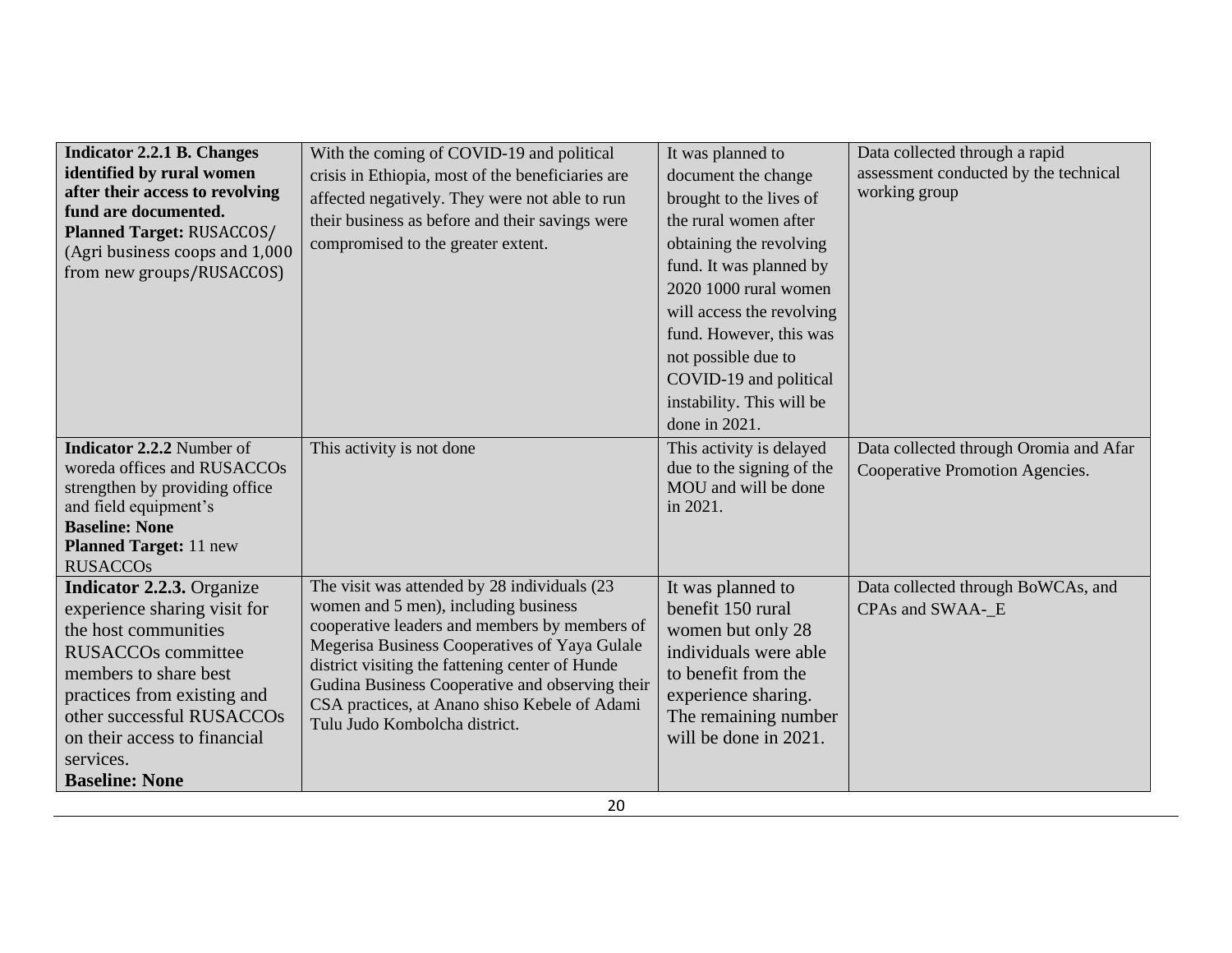| <b>Planned Target: 150 rural</b>  |                                                                                                                                  |                                              |                                        |
|-----------------------------------|----------------------------------------------------------------------------------------------------------------------------------|----------------------------------------------|----------------------------------------|
| women from three                  |                                                                                                                                  |                                              |                                        |
| RUSACCOs (50 women from           |                                                                                                                                  |                                              |                                        |
| IDPs and 100 from host            |                                                                                                                                  |                                              |                                        |
| community                         |                                                                                                                                  |                                              |                                        |
|                                   | Outcome 3: Rural women have enhanced leadership and participation in their communities and in rural institutions, and in shaping |                                              |                                        |
| laws, policies and programme.     |                                                                                                                                  |                                              |                                        |
| <b>Indicator 3.1.1 Number of</b>  | 80% of the target are leading their agro-business                                                                                | Based on the monitoring                      | Based on year-end monitoring data      |
| women with improved               | cooperatives, RUSACCOS, represented in                                                                                           | visit conducted to JP                        | collected through BoWCAs,              |
| leadership, assertiveness, and    | Kebele Aba Geda council, (as secretary), in the                                                                                  | <b>RWEE</b> implementing                     | Implementing partners, and CPA sand JP |
| management skills                 | kebele administration etc.                                                                                                       | woredas and it was<br>disclosed that most of | RWEE Midterm evaluation, report 2018.  |
|                                   |                                                                                                                                  | the RUSACCOS are led                         |                                        |
| <b>Baseline: Oromia: no woman</b> |                                                                                                                                  | by women.                                    |                                        |
| in leadership position.           |                                                                                                                                  |                                              |                                        |
| Afar-: only in their self-help    |                                                                                                                                  |                                              |                                        |
| groups /women SACCOs              |                                                                                                                                  |                                              |                                        |
| Planned Target: 10% of the        |                                                                                                                                  |                                              |                                        |
| target women will be              |                                                                                                                                  |                                              |                                        |
| participating in leadership and   |                                                                                                                                  |                                              |                                        |
| decision making in rural          |                                                                                                                                  |                                              |                                        |
| institutions including            |                                                                                                                                  |                                              |                                        |
| <b>RUSACCOs and community-</b>    |                                                                                                                                  |                                              |                                        |
| based organization.               |                                                                                                                                  |                                              |                                        |
|                                   |                                                                                                                                  |                                              |                                        |
|                                   | Output 3.1 Rural women, including young women have enhanced confidence and leadership skills to participate in local governance  |                                              |                                        |
| <b>Indicator 3.1.1 Number of</b>  | Until December 2020 total of 1294 have                                                                                           | The target almost                            | Data collected through BoWCAs, and     |
| women with improved               | strengthened their leadership, assertiveness and                                                                                 | reached and the                              | CPAs and SWAA-_E                       |
| leadership, assertiveness and     | management skills and leading their cooperatives                                                                                 | remaining will be trained<br>2021.           |                                        |
| management skills                 | including at IDP. Of these                                                                                                       |                                              |                                        |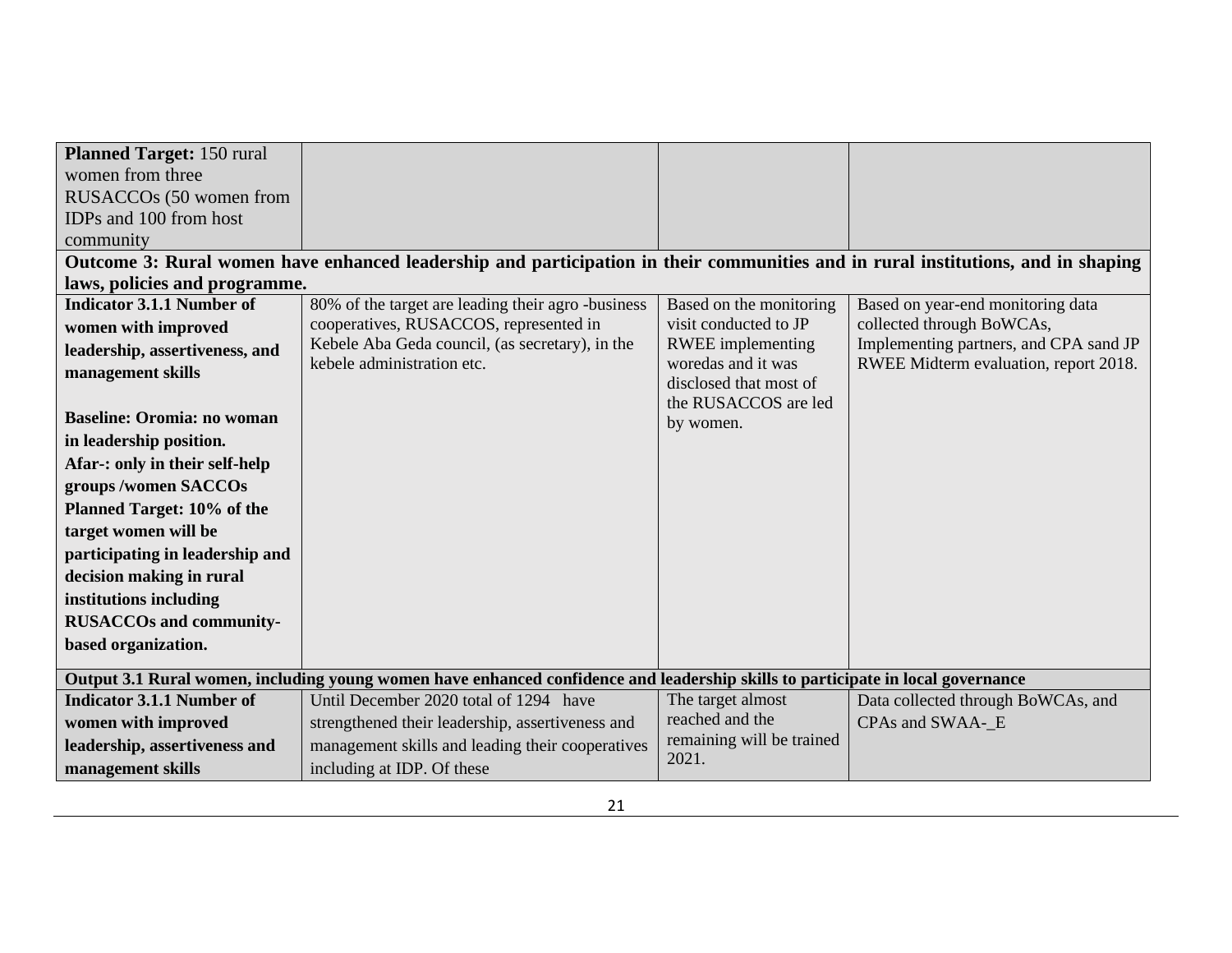| <b>Baseline: Oromia: 200 of the</b><br>target women<br><b>Afar</b> - None<br><b>Planned Target: 1500 of the</b><br>targets will have better skill<br>and confidence                                                                                                                                                                                                                                                | 80 are at Yaya Gullele Woreda, trained on<br>leadership, assertiveness and business<br>management skill during the year                                                                                                                                                            |                                                                                                                                     |                          |
|--------------------------------------------------------------------------------------------------------------------------------------------------------------------------------------------------------------------------------------------------------------------------------------------------------------------------------------------------------------------------------------------------------------------|------------------------------------------------------------------------------------------------------------------------------------------------------------------------------------------------------------------------------------------------------------------------------------|-------------------------------------------------------------------------------------------------------------------------------------|--------------------------|
| <b>Indicator 3.1.2 Number of</b><br><b>Rural women with improved</b><br>reading and writing skill<br>through functional literacy.<br>Baseline: 24.8 % of targeted<br>rural women and 3.4% in Afar<br>had access to training on<br>business, cooperatives<br>management, income<br>generating activities, and other<br>technical skills.<br><b>Planned Target: 450 Rural</b><br>women (300 Existing and 150<br>new) | Following COVID-19 outbreak, the government<br>has declared state of emergency. Hence, social<br>gatherings are banned and restrictions on vehicle<br>movement have been imposed. The activities<br>related to this indicator were not implemented<br>during the reporting period. | The planned activity will<br>be done in 2021 keeping<br>the COVID-19<br>prevention in mind.                                         | No information available |
| <b>Indicator 3.1.3 Number of</b><br>rural women and government<br>experts with mutual<br>understanding about the<br>importance of integration                                                                                                                                                                                                                                                                      | This activity was not conducted                                                                                                                                                                                                                                                    | Following COVID-19<br>outbreak, the<br>government has declared<br>state of emergency.<br>Hence, social gatherings<br>are banned and |                          |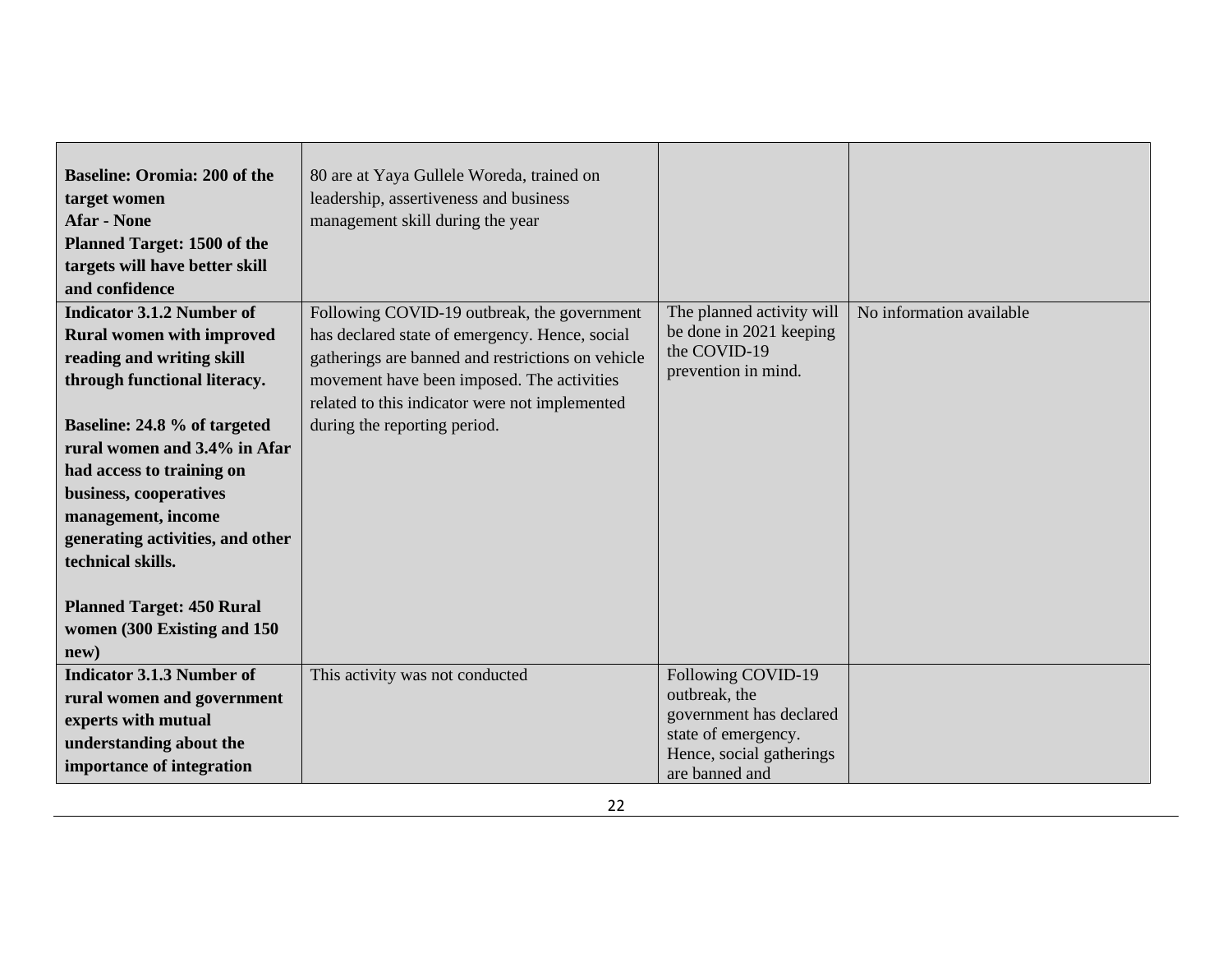| between each community and          |                                                | restrictions on vehicle                        |                                    |
|-------------------------------------|------------------------------------------------|------------------------------------------------|------------------------------------|
| willing to participate women        |                                                | movement have been                             |                                    |
| from IDP in Unions,                 |                                                | imposed. The activities                        |                                    |
| cooperatives and local              |                                                | related to this indicator                      |                                    |
| leadership.                         |                                                | were not implemented                           |                                    |
| <b>Planned Target: 150</b>          |                                                | during the reporting                           |                                    |
| participants (10 Government         |                                                | period. And it will be<br>implemented in 2021. |                                    |
| staff and 65 women from             |                                                |                                                |                                    |
|                                     |                                                |                                                |                                    |
| target at IDPs, 65 Women            |                                                |                                                |                                    |
| leaders of groups/RUSACCOs          |                                                |                                                |                                    |
| at host community and 10            |                                                |                                                |                                    |
| male cooperative and union          |                                                |                                                |                                    |
| leaders.                            |                                                |                                                |                                    |
| <b>Indicator 3.1.4 A Number of</b>  | 18,000 Community members Sensitized on         |                                                | Data collected through BoWCAs, and |
| community members                   | gender and COVID 19 taking in to account the   |                                                | CPAs and SWAA- E                   |
| sensitized on gender issues and     | precaution of COVID 19. But putting figure for |                                                |                                    |
| rural women's economic              | change in perception need qualitative          |                                                |                                    |
| empowerment                         | assessment.                                    |                                                |                                    |
|                                     |                                                |                                                |                                    |
| <b>Target: 6000 (4200 rural)</b>    |                                                |                                                |                                    |
| women $+$ spouses and family)       |                                                |                                                |                                    |
| people                              |                                                |                                                |                                    |
|                                     |                                                |                                                |                                    |
| <b>Indicator 3.1.5. A Number of</b> | This activity was not conducted                | COVID-19 outbreak, the                         |                                    |
| women and community                 |                                                | government has declared                        |                                    |
| members who are aware of            |                                                | state of emergency.                            |                                    |
|                                     |                                                | Hence, social gatherings                       |                                    |
| their rights and implement it       |                                                | are banned and                                 |                                    |
| on supportive way.                  |                                                | restrictions on vehicle<br>movement have been  |                                    |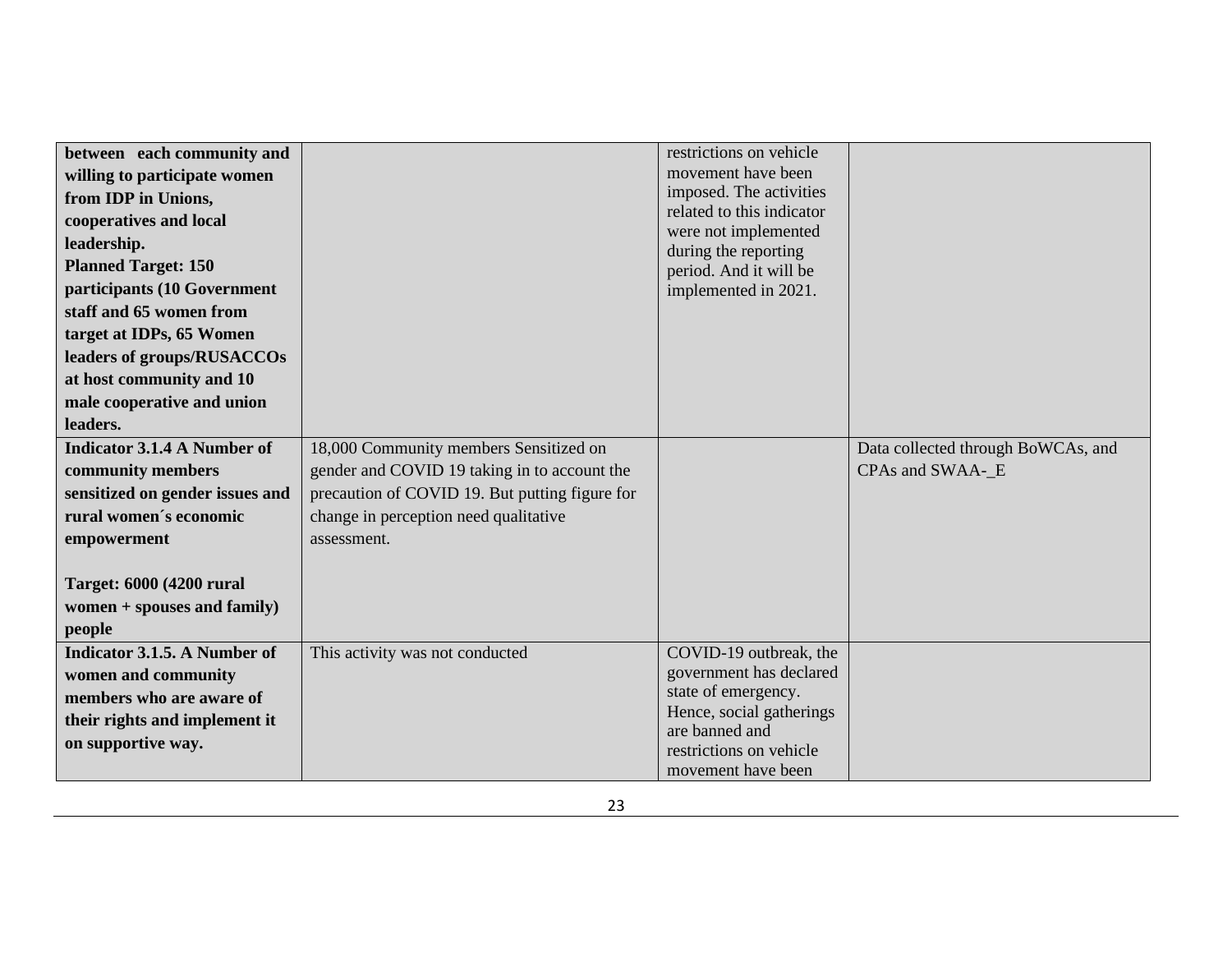| <b>Indicator 3.1.5.B Number of</b>                          |                                                                                                                                                    | imposed. The activities                               |                                    |
|-------------------------------------------------------------|----------------------------------------------------------------------------------------------------------------------------------------------------|-------------------------------------------------------|------------------------------------|
| <b>Community members at the</b>                             |                                                                                                                                                    | related to this indicator                             |                                    |
| host community with better                                  |                                                                                                                                                    | were not implemented                                  |                                    |
| understanding about the                                     |                                                                                                                                                    | during the reporting                                  |                                    |
| situation of the IDP and                                    |                                                                                                                                                    | period. This activity will<br>be implemented in 2021. |                                    |
| availing support to internally                              |                                                                                                                                                    |                                                       |                                    |
| displaced women/girls.                                      |                                                                                                                                                    |                                                       |                                    |
|                                                             | Output 3.3: Rural women, including young women, have increased capacity to engage in and influence relevant policy forums at national and regional |                                                       |                                    |
| levels                                                      |                                                                                                                                                    |                                                       |                                    |
| Indictor 3.3.1- Number of                                   | 28 beneficiaries (5 men and 23 women) in Oromia                                                                                                    |                                                       | Data collected from BoWCAs, SWAA-E |
| rural women that participated                               | region took part in learning visit.                                                                                                                |                                                       | and CPAs.                          |
| in the learning visits and have                             |                                                                                                                                                    |                                                       |                                    |
| strengthened their knowledge.                               |                                                                                                                                                    |                                                       |                                    |
| <b>Baseline: None in both Oromia</b>                        |                                                                                                                                                    |                                                       |                                    |
| and Afar Regions.                                           |                                                                                                                                                    |                                                       |                                    |
| <b>Planned Target: 40 rural</b>                             |                                                                                                                                                    |                                                       |                                    |
| women                                                       |                                                                                                                                                    |                                                       |                                    |
|                                                             |                                                                                                                                                    |                                                       |                                    |
|                                                             | Outcome 4: A more gender responsive policy environment is secured for the economic empowerment of rural women                                      |                                                       |                                    |
|                                                             | Output 4.1. Agriculture key stakeholders, including relevant government bodies, capacity enhanced to conduct gender analysis and integrate gender  |                                                       |                                    |
| sensitive indicators and targets in planning and budgeting. |                                                                                                                                                    |                                                       |                                    |
| <b>Indicator 4.1.1 Number of</b>                            | Experts that work in rural women's land<br>$\bullet$                                                                                               | The training planned for                              | Training report from UN Women      |
| experts and officials in                                    | rights were trained on gender and land                                                                                                             | 2020 was postponed due                                |                                    |
| relevant government sector                                  | issues (8 Female and 20 Male).                                                                                                                     | to COVID 19                                           |                                    |
| offices with increased capacity                             | 28<br>Woreda<br>representatives<br>from<br>$\bullet$                                                                                               |                                                       |                                    |
| to conduct gender analysis                                  | administration were trained on Climate                                                                                                             |                                                       |                                    |
| and integrate gender sensitive                              | Smart Agriculture.                                                                                                                                 |                                                       |                                    |
| indicators and targets in                                   |                                                                                                                                                    |                                                       |                                    |
| planning and budgeting.                                     |                                                                                                                                                    |                                                       |                                    |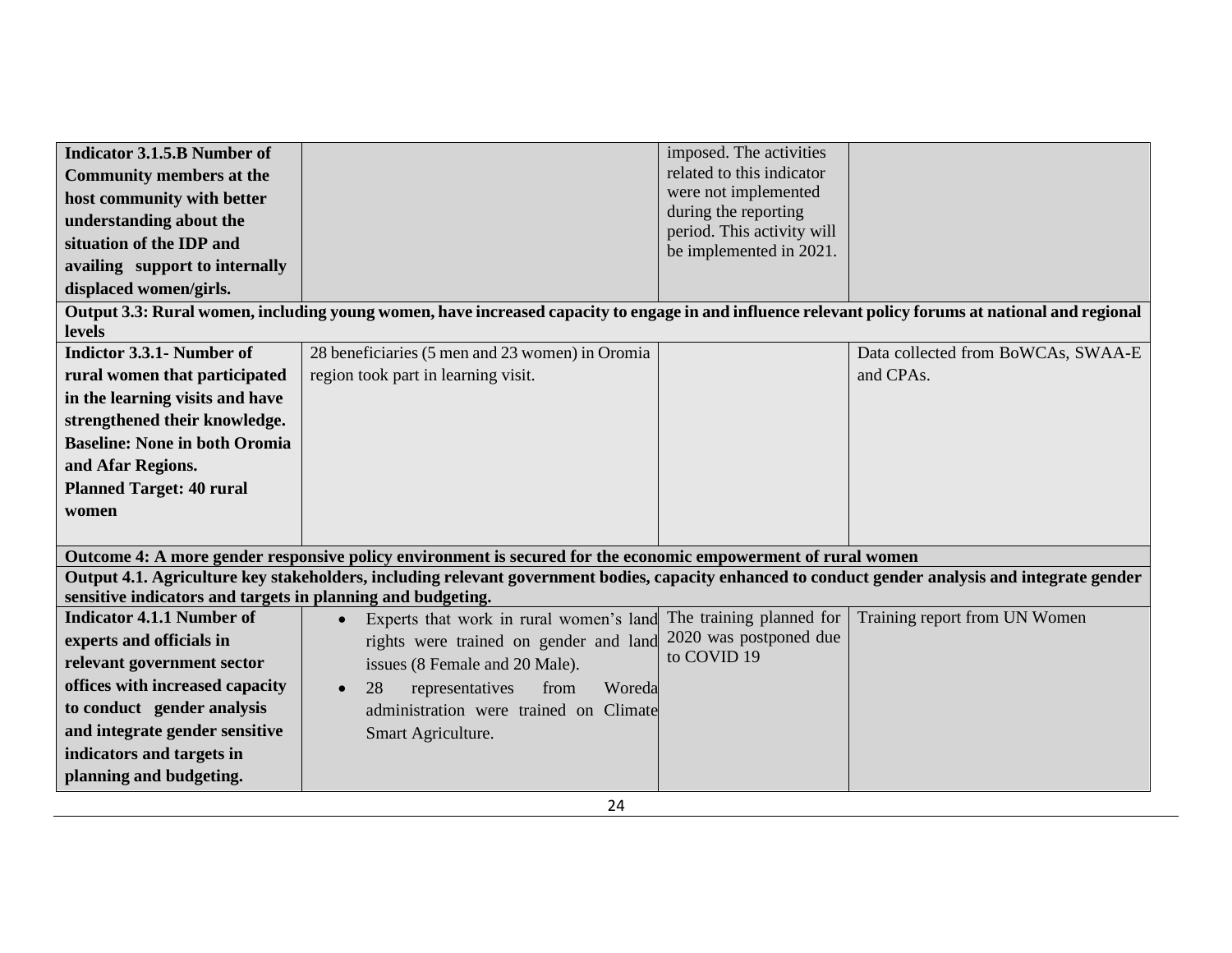| <b>Baseline: None</b>                          |                                                                                                                |                                            |
|------------------------------------------------|----------------------------------------------------------------------------------------------------------------|--------------------------------------------|
| <b>Planned Target: 60 experts (40)</b>         |                                                                                                                |                                            |
| male and 20 women from                         |                                                                                                                |                                            |
| <b>Agriculture based</b>                       |                                                                                                                |                                            |
| organizations)                                 |                                                                                                                |                                            |
| <b>Indicator 4.1.2 Number of</b>               | a total 130 (58 female and 72 male) Woreda                                                                     | Data collected from BoWCAs, SWAA-E         |
| experts trained on the effects of              | committee members, government sector offices                                                                   | and CPAs.                                  |
| climate change on women and                    | and kebele cabinet members and community                                                                       |                                            |
| their contributions to mitigate<br>the impact. | representatives in Oromia region were trained and                                                              |                                            |
| <b>Baseline: None</b>                          | sensitized on the effects of climate change on                                                                 |                                            |
| <b>Planned Target: 75 individuals</b>          | women and their contributions to mitigate the                                                                  |                                            |
| from 10 Sectors                                | impact                                                                                                         |                                            |
|                                                | Of this 102 were reached in 2020                                                                               |                                            |
|                                                |                                                                                                                |                                            |
|                                                | Output 4.2 Greater availability of tools and data to track progress in the economic empowerment of rural women |                                            |
| <b>Indicator 4.2.1 Gender</b>                  | The process of developing<br>the National                                                                      |                                            |
| <b>Analysis of the National</b>                | Agriculture Policy and strategy has started. A                                                                 |                                            |
| <b>Agricultural policy and or</b>              | small network that discusses and works on the                                                                  |                                            |
| strategy and programmes                        | matter has been established that consists of UN                                                                |                                            |
| completed.                                     | agencies and government offices in the agriculture                                                             |                                            |
| <b>Baseline:</b>                               | sector. A focal person who follows the routine                                                                 |                                            |
| Planned Target: To have a                      | activity has been assigned.                                                                                    |                                            |
| gender responsive national                     |                                                                                                                |                                            |
| <b>Agricultural Policy.</b>                    |                                                                                                                |                                            |
| <b>Indicator 4.2.2 Number of</b>               | The following document has been conducted                                                                      |                                            |
| researches/availabilities of                   | during the reporting period.                                                                                   | Bibliography<br>conducted in<br>that<br>is |
| evidence-based research) and                   |                                                                                                                | collaboration<br>with<br>Ethiopian<br>The  |
| actions conducted to inform                    |                                                                                                                | Women's Land Right task force              |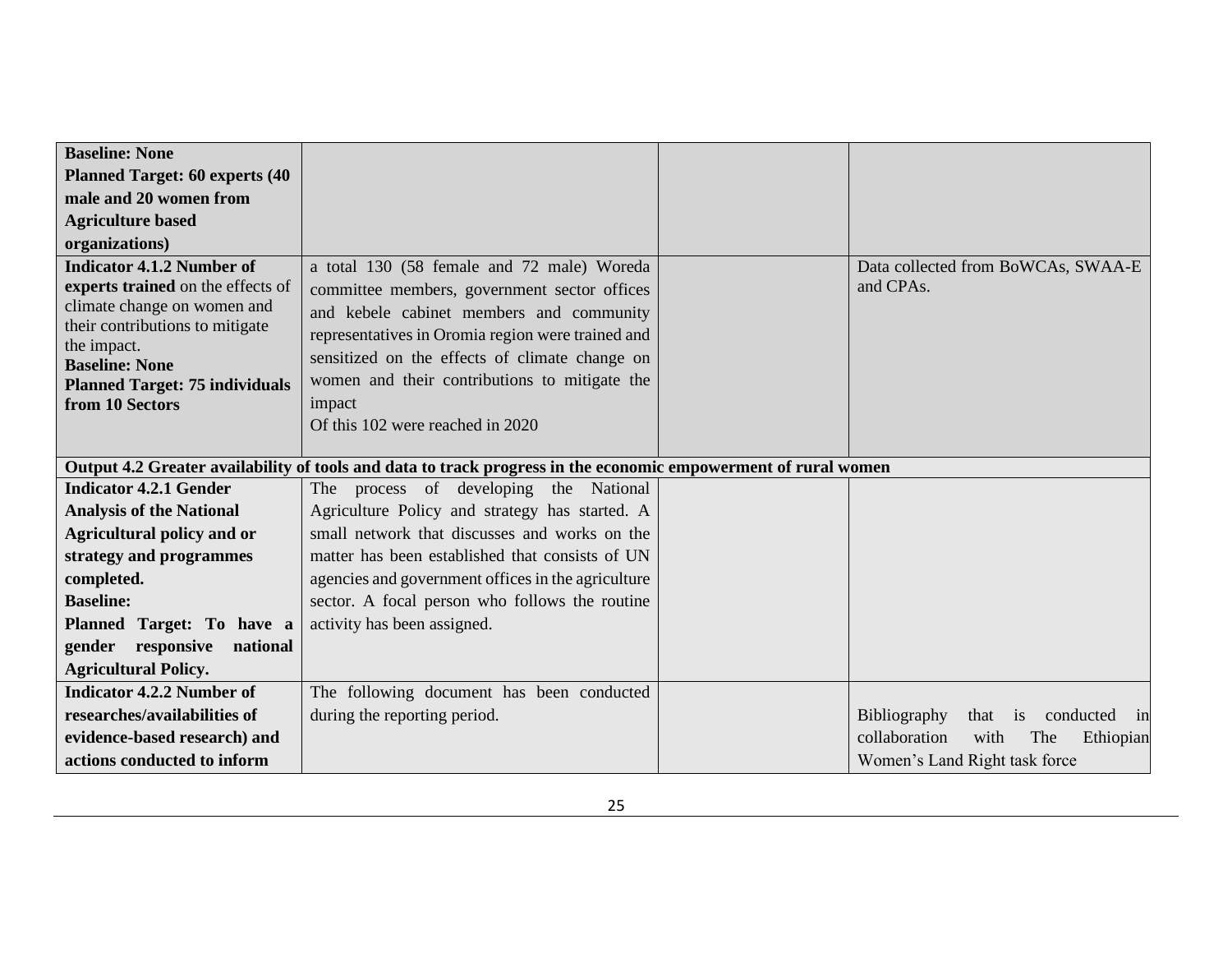| policy development and                                   | 1) Rapid assessment on Gender and                                                                                 |                                          |
|----------------------------------------------------------|-------------------------------------------------------------------------------------------------------------------|------------------------------------------|
| actions for gender equality                              | Agricultural Mechanization conducted                                                                              | https://africa.unwomen.org/en/digital-   |
| <b>Baseline: Only national level</b>                     | with MOA.                                                                                                         | library/publications/2020/06/gender-and- |
| <b>Preliminary Gender Profile</b>                        | Policy brief on agricultural<br>2)                                                                                | agricultural-mechanization-in-ethiopia   |
|                                                          | mechanization, at                                                                                                 |                                          |
|                                                          | https://africa.unwomen.org/en/digital-                                                                            |                                          |
| <b>Planned Target: One</b>                               | library/publications/2020/06/gender-and-                                                                          |                                          |
| <b>Assessment Report</b>                                 | agricultural-mechanization-policy-brief                                                                           |                                          |
|                                                          | 3. A bibliography on gender and land                                                                              |                                          |
|                                                          | issues in Ethiopia has been developed. It                                                                         |                                          |
|                                                          | is agreed to be posted on the website of                                                                          |                                          |
|                                                          | the ministry of Agriculture for wide                                                                              |                                          |
|                                                          | circulation and benefit.                                                                                          |                                          |
|                                                          |                                                                                                                   |                                          |
|                                                          | Output 4.3: An enabling environment is promoted to reflect rural women's priorities in regional policy processes. |                                          |
| <b>Indicator 4.3.1 Number of</b>                         |                                                                                                                   |                                          |
|                                                          | A monthly 'Research dissemination Forum'<br>$\bullet$                                                             | minute<br>of<br>the Ethiopian<br>The     |
| dialogue mechanisms/forums<br>on agriculture, CSA, rural | has been established starting from December<br>2020. The main aim of the forum is to share                        | Women's Land Rights Task Force.          |
| development and women's                                  |                                                                                                                   | Minute of the research dissemination     |
| economic rights (WEE)                                    | information and learning on gender equality                                                                       | forum.                                   |
| conducted                                                | and women economic empowerment issues.<br>In the forum, numbers of academicians,                                  |                                          |
|                                                          | students, experts, project, and government                                                                        |                                          |
| <b>Baseline: One</b>                                     | representatives have shared their research                                                                        |                                          |
| <b>Planned Target: 2 Dialogues</b>                       | finding and have taken part in the session.                                                                       |                                          |
| forums                                                   | Every two weeks the Ethiopian Women's                                                                             |                                          |
|                                                          | Land Rights Task Force is conducting a                                                                            |                                          |
|                                                          | virtual meeting on laws and policies in the                                                                       |                                          |
|                                                          | agriculture sector that affect the rights of                                                                      |                                          |
|                                                          | women. So far, a total of four meeting has                                                                        |                                          |
|                                                          | been conducted.                                                                                                   |                                          |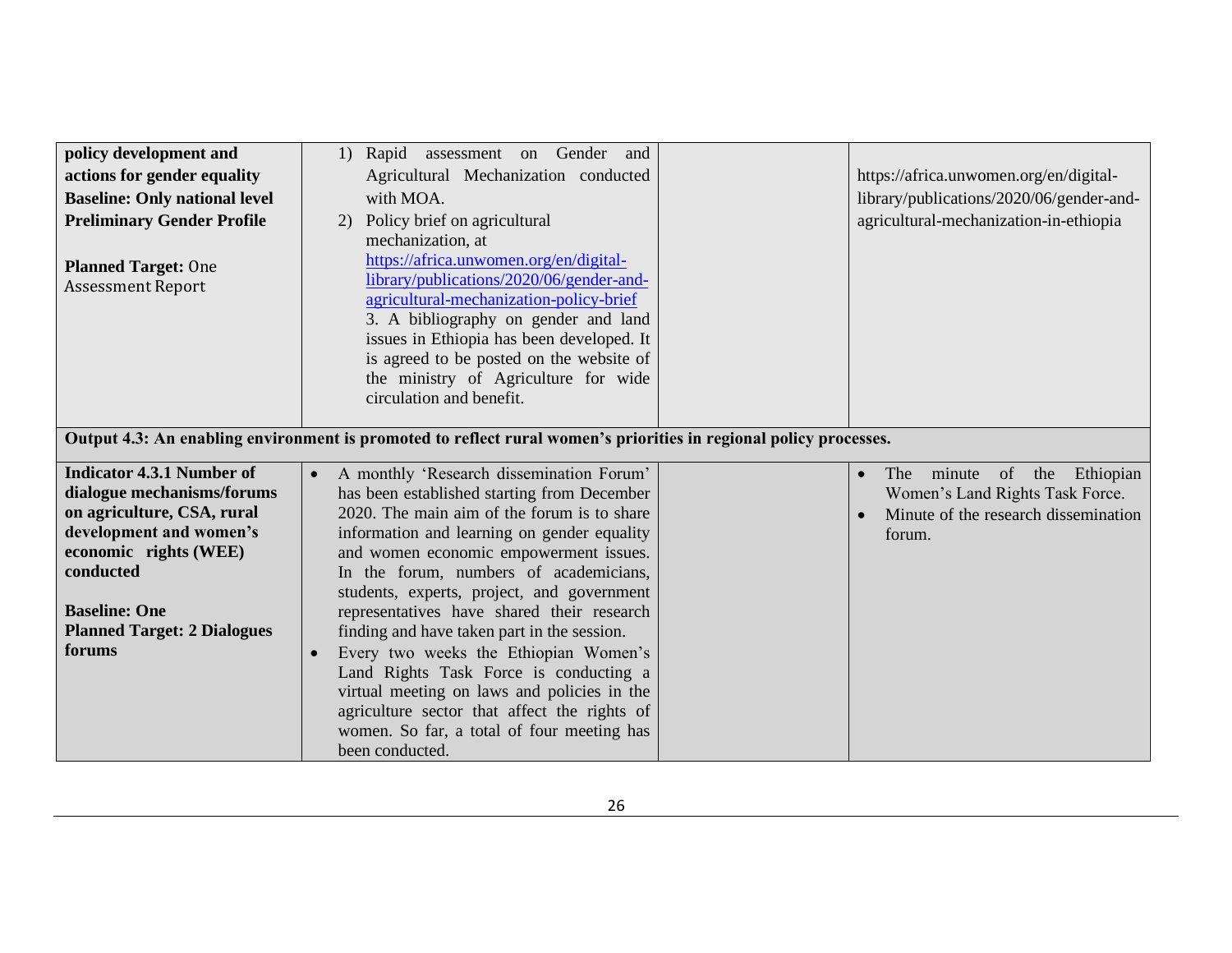| <b>Indicator 4.3.2 Number of</b> | Ethiopian Women's Land Rights Task            |  |
|----------------------------------|-----------------------------------------------|--|
| gender equality                  | Force.                                        |  |
| networks/forums organized to     | the Ethiopian Gender Equality in<br>$\bullet$ |  |
| influence national plans, laws   | Agriculture Network are the leading           |  |
| and policies promoting           | networks that work with JP RWEE to            |  |
| economic empowerment.            | influence policies.                           |  |
|                                  |                                               |  |
| <b>Baseline: None</b>            |                                               |  |
| <b>Planned Target: One</b> forum |                                               |  |